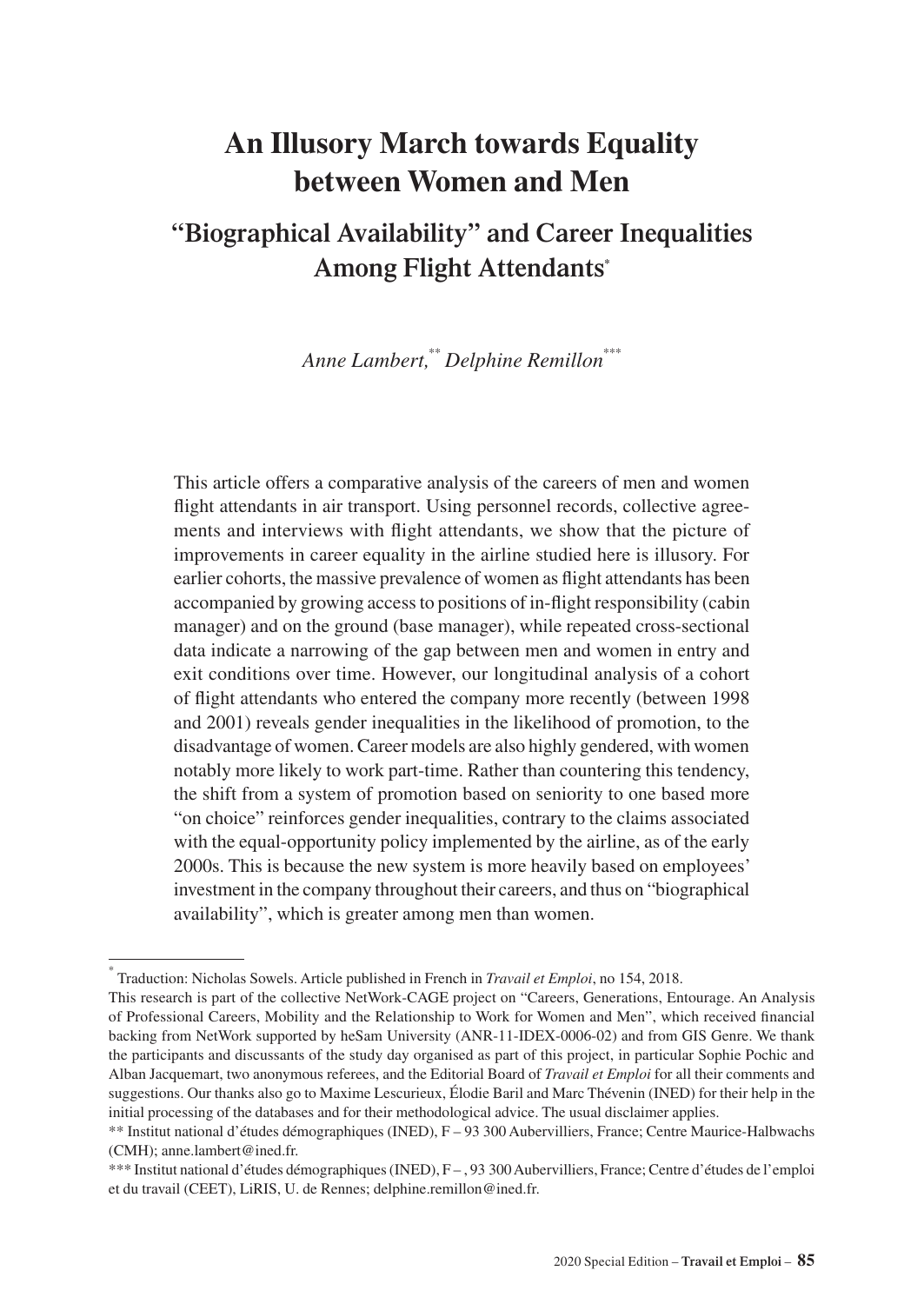Career inequalities between women and men are increasingly well-documented. While vertical and horizontal occupational segregation mechanisms limit women's chances of promotion (Marry, 2004; Laufer, 2005; Guillaume, Pochic, 2007), the concept of gendered organizations (ACKER, 1990; MILLS, TANCRED, 1992) has recently made it possible to emphasize the role of work organizations in the production of these inequalities (Acker, 1990; Angeloff, Laufer, 2007; Buscatto, Marry, 2009). Masculine standards, often presented as neutral, structure employees' relationship to work, frame careers and govern promotions (DUNEZAT, 2006). Transport professions appear to be emblematic of such gendered organizations. They are largely embodied by male professional groups, such as merchant navy officers, train controllers or truck drivers (GUICHARD-CLAUDIC, 2006; RODRIGUES, 2010; BONANNO, 2014), and have experienced limited feminization, being perceived as not very compatible with the roles of mother and wife because they require extensive "biographical availability" (MCADAM, 2012) on the part of their employees.

The expression "biographical availability" stems from work in political sociology on mobilizations and activist engagement (Siméant, 2001; Barrault-Stella, 2014). It provides a way of understanding how individual and private situations structure public engagement in changing institutional contexts (McADAM, 2012). The term thus initially designated "the absence of personal constraints which increase the costs and risks of participating in social movements, such as a full-time job, a marriage or a family" (McAdam, 1986, p. 70). In this article, we propose using this notion in a dynamic and constructivist perspective, to analyze the way in which the family and professional lives interact, conditioning career development and career advancement over time. From our point of view, biographical availability does not constitute a simple objective indicator of the quantity of time available after deducting family and household commitments: it is not a substantial factor. On the contrary, it is produced by institutional context, in this case, work organization, by the formal rules which govern career development, and by the implicit standards which help to define a "good" commitment to work, which is in fact eminently gendered.

Paradoxically, the sociology of work has made little use of this analytical tool, despite the importance of research into professional commitment. Feminist sociologists who are interested in the balance between the "two-lives" of women as mothers and as employees have emphasized its effects on women's mental load and psychological suffering. Yet they have analyzed less its effects on the development of professional careers (Haicault, 1984). The notion of the "time availability for work" (BOUFFARTIGUE, 2012) most closely resembles that of biographical availability. But it aims to analyze the subordination of human time to professional time from a socio-historical, global and critical perspective (Thompson, 2004). If the duration, flexibility and predictability of working time – produced by productive structures and the law – condition employees' labor supply (their "working time availability"), then such supply takes different forms according to workers' places in the division of labor. The understanding of gender differences remains sketchy, however, as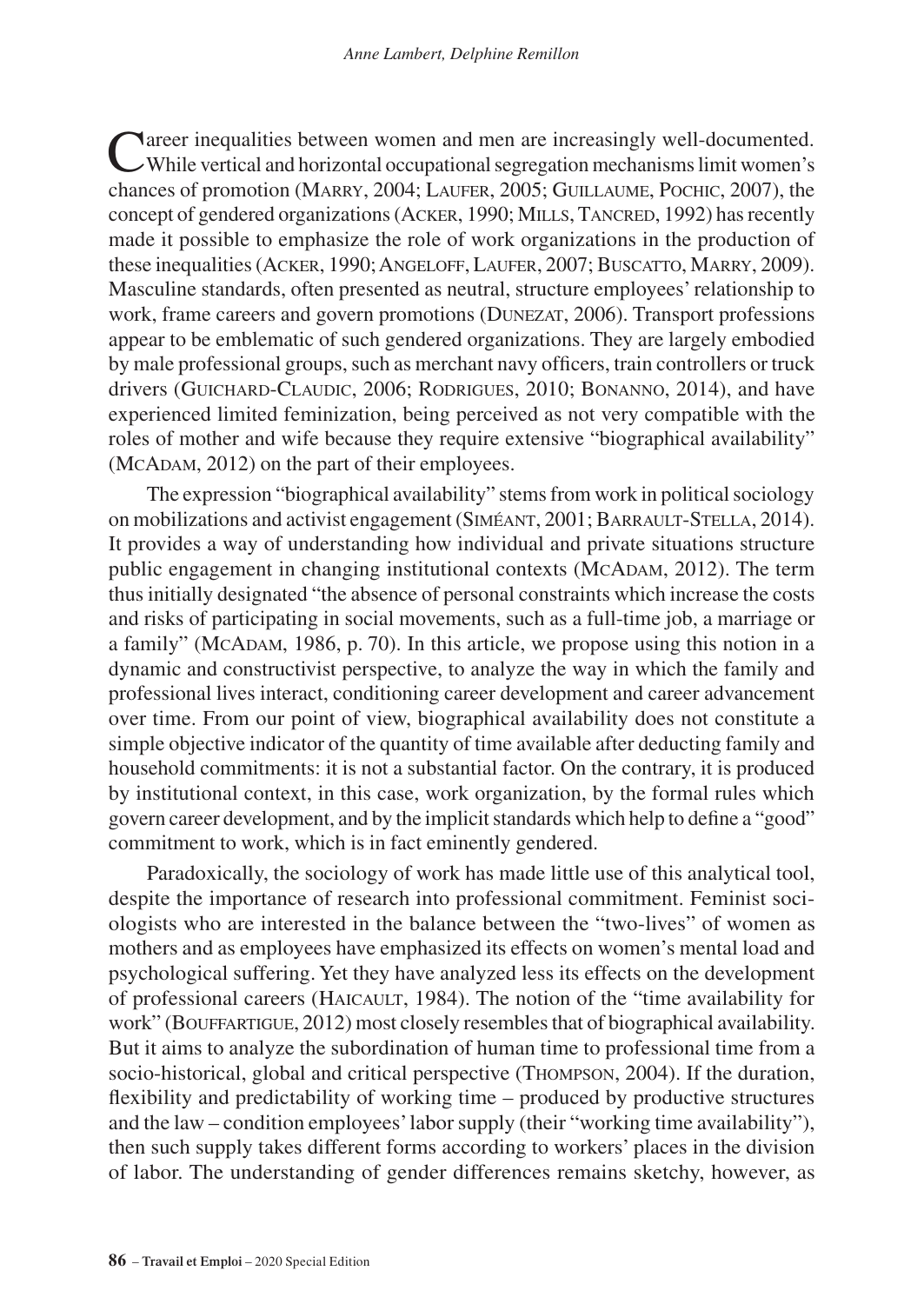shown by the following remark by Paul Bouffartigue (2012, p. 9): "Flexible but autonomous workers are mainly highly-qualified men; the flexible, heteronomous employees are mainly women from working-class backgrounds […] and female immigrant workers".

Some empirical research has specifically sought to objectify the time availability of women and men at work. While women's time availability appears shorter than men's at the start of their careers – in particular because of family responsibilities – it also takes different forms (fragmented working hours versus long hours and night work). Moreover, women's work suffers from less recognition by employers in terms of pay (DEVETTER, 2006). However, François-Xavier DEVETTER notes the difficulty in measuring the long-term effects of time availability at work on career development, due to the absence of longitudinal data on working time. This is precisely what analysis of personnel records, backed by interviews have allowed us to do (Box 1), by comparing the careers of women and men in the same profession, subject to similar hourly schedules.

The comparative analysis of the careers of hostesses and stewards in air transport is based on a relational approach to gender in the professional and family spheres. It is interesting from several points of view. Air hostesses make up two thirds of cabin crew. They exercise a profession that is classified in a category of employees, in France's nomenclature of professions and socio-professional categories (PSCs), and which is based on "naturalized female skills": the reception of passengers on board planes, the serving of meals and snacks, care and first aid, but also diffuse empathy towards clients (Hochschild, 2017 [1983]). At the same time, the working conditions of the cabin crew are characterized by large geographical displacements implying a chronic level of time and distance away from home (nights spent away), and by a de-synchronization of ordinary social rhythms linked to time changes, night flights, the seasonality of work, as well as to the irregularity of the schedules.<sup>1</sup> In the company studied here, working hours, which are subject to France's Transport and Civil Aviation Codes, are thus defined by collective agreements negotiated every three years. The hostesses and stewards are "immobilized" twelve days per month (for a full-time contract), and fly in cycles of one to six consecutive days, depending on the geographic sector (short, medium or long-haul). The maximum working time is set at 92 hours per month, but the cabin crew members' activity schedules vary from month to month, depending on the needs of the company.

<sup>1.</sup> Compared to other transport professions, work in air transport also has its own constraints – jetlag and altitude – which are physically disruptive and affect, for example, fertility. The company studied has in fact implemented working time arrangements for women engaged in a medically assisted reproduction program.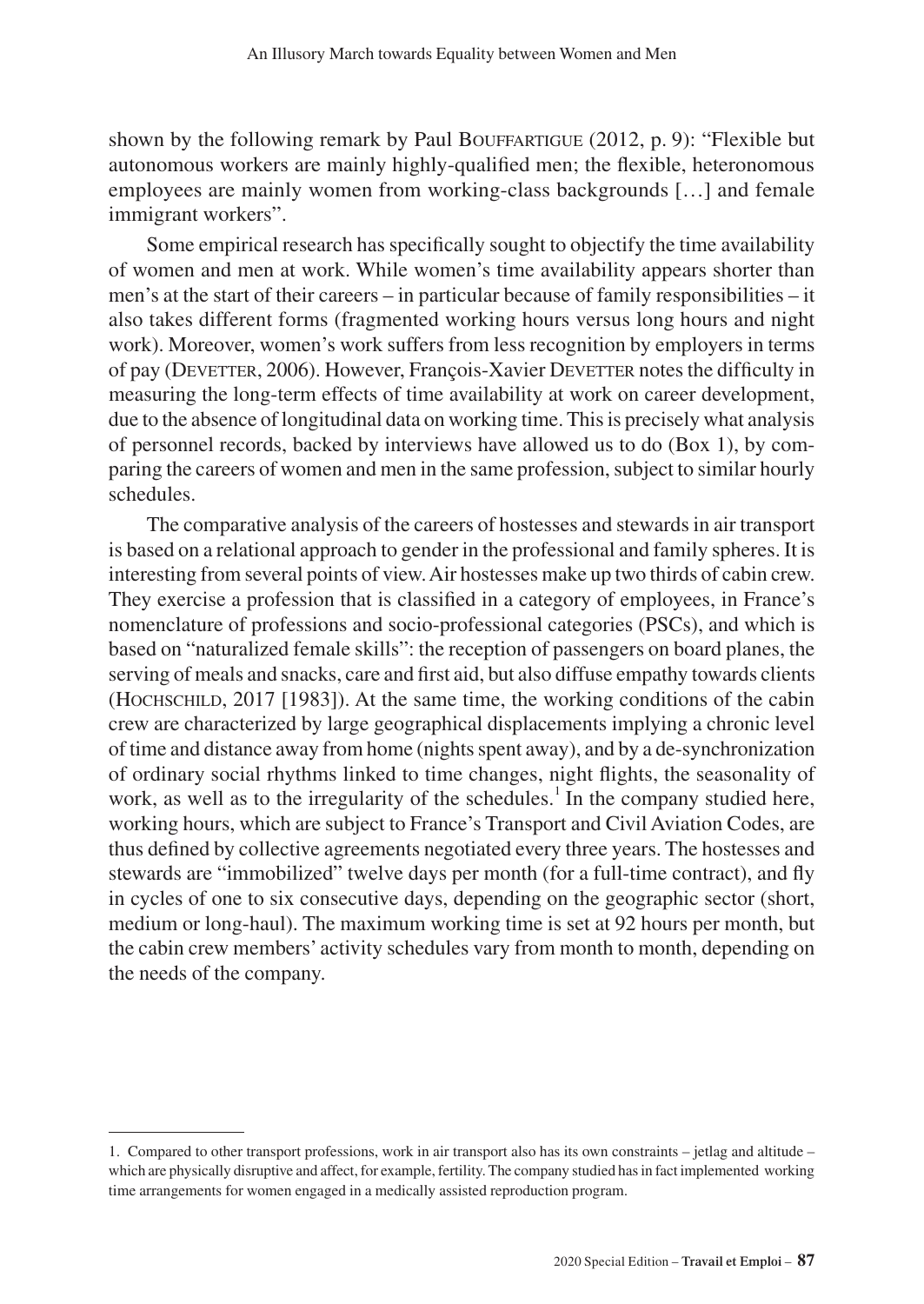## Box 1 **The Survey and Material Used**

The monographic study of a major French airline allowed two types of material to be collected between 2014 and 2016, on which this article is based:

**(1) The personnel records of cabin crew members** (CCMs) were made available under a specific research agreement. They included all the CCMs working in the company between 1998 and 2015: after recoding and selection of the sample, nearly 25,000 people were identified as being present for at least one year between 1998 and 2015, of which around 14,000 people joined the company during this period. Constructed from the extraction, sifting and recoding of these records, the resulting CCM database made it possible to study career development in the company, within a relatively stable institutional perimeter (especially after the integration of another company). The variables available were socio-demographic (gender, age, number and date of birth of children), and related to employees' careers in the company (rank, geographical sector of assignment [long or medium-haul], type of contract [full or part-time] and working hours, date and reason for terminating a contract, age at entry and type of contract on entry). These records are produced for personnel management purposes, and do not contain any information relating to employees' professional or personal situation before entering the company, such as their level of diploma, social origin or work experience.

There are several ways of entering the CCM profession: holders of the certificate issued by France's civil aviation authority join the company directly with a permanent contract (*contrat à durée indéterminée*, CDI). Other staff have entered with a qualification contract or more recently on a work-study basis (*i.e.* with a fixed-term contract [*contrat à durée determinée*, CDD]), and have obtained a permanent contract or tenure (generally after only one CDD). They stand out from others who have also entered on fixed-term contracts, so-called complementary on-board staff (COBS), including students hired to help cabin crews on planes during activity peaks, especially in summer. The latter often have several fixed-term contracts (on average 2.8 CDD, and a quarter of them have even had more than five CDD) over one or more years, but very rarely join the company afterwards. Of cabin crew members actually working for the company between 1998 and 2015 at some point, only 16% (around 4,000) had experienced this type of fixed-term contract; and we removed them from our dataset. The dataset used therefore covers around 21,000 CCM staff whose entire career between 1998 and 2015 was identified. The various variables were taken from separate administrative records which may have different degrees of coverage. Pairing with the dataset that describes network assignments (medium or long haul) slightly reduced the number of individuals: all persons "eliminated" had joined the company before 1998. Matching with another dataset describing working time further reduced the field to around 16,000 individuals. Here again, the majority of "eliminated" persons were relatively old cabin crew members: 91% had joined the company before 1998, and 38% in the "resumption" grade; *i.e.* they came from another company. To avoid such coverage problems and to study the experience a CCM cohort recruited under similar conditions, we selected CCM staff who entered the company between 1998 and 2001 (around 5,000), for whom a maximum career of eighteen years was observed (until 2015).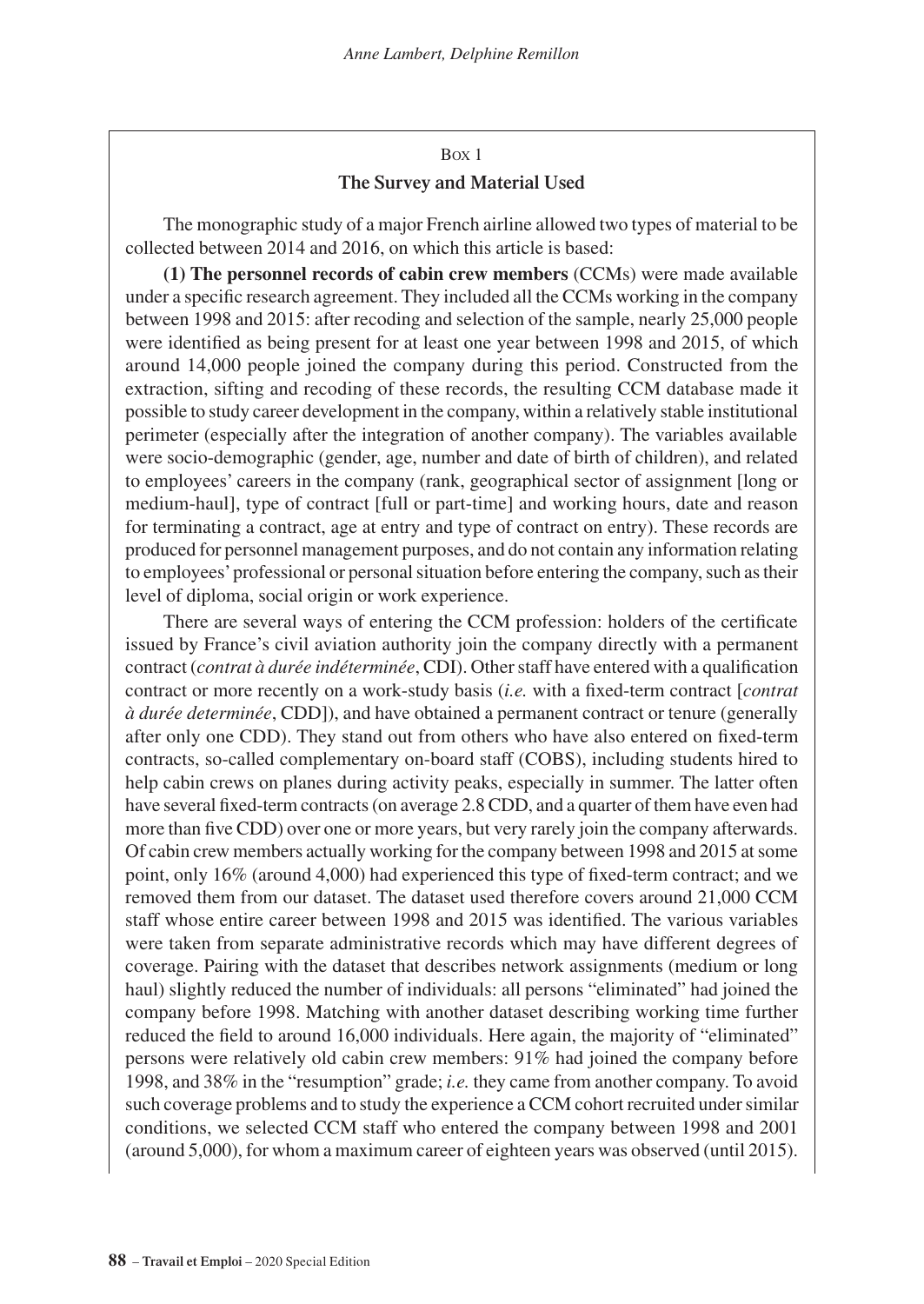**(2)** The career analysis was also based on the **collection of qualitative material**, allowing careers to be placed in their social and family context. Thirty in-depth biographical interviews were thus carried out with the cabin crew on permanent contracts with the company; both women and men of various ages and family status (see the Table below). Half of them were hostesses or stewards, the others being cabin managers (CMas) or chief cabin managers (ChMas). These interviews aimed to reconstruct the ways of entry into the profession and their associated representations, by situating them in a longer biographical history. They also sought to bring to light the system of social and family resources on which individuals can rely to pursue "a career", or which weighs on their career (social origin, diploma and previous profession, the possible professional status of a spouse, etc.). Institutional archives (collective agreements for CCMs since 1997, annual social reports, comparative situation reports and three-year agreements relating to professional equality between women and men) as well as the interviews conducted with staff and management representatives finally made it possible to examine differences between the rules governing personnel advancement and the selection practices operated by local managers (in flight), sector managers responsible for examining cases (on the ground) and the joint committees responsible for promotions.

|                                              | Sample $(N = 30)$ |
|----------------------------------------------|-------------------|
| Gender                                       |                   |
| Women                                        | 17                |
| Men                                          | 13                |
| Rank                                         |                   |
| Hostesses/Stewards                           | 15                |
| Cabin managers                               | 13                |
| Chief cabin managers                         | $\overline{2}$    |
| Age                                          |                   |
| $<$ 35 years                                 | 2                 |
| 35-39 years                                  | $\overline{4}$    |
| $40-44$ years                                | 10                |
| $>$ = 45 years                               | 14                |
| Number of children                           |                   |
| $\Omega$                                     | 10                |
| 1                                            | 5                 |
| $\overline{c}$                               | 10                |
| $3$ and $+$                                  | 5                 |
| <b>Qualification level</b>                   |                   |
| High school diploma (baccalauréat)           | 7                 |
| 2 or 3 years of higher education             | 18                |
| Master's degree, 5 years of higher education | 5                 |

#### **Socio-Demographic Characteristics of the CCM Staff Set Interviewed**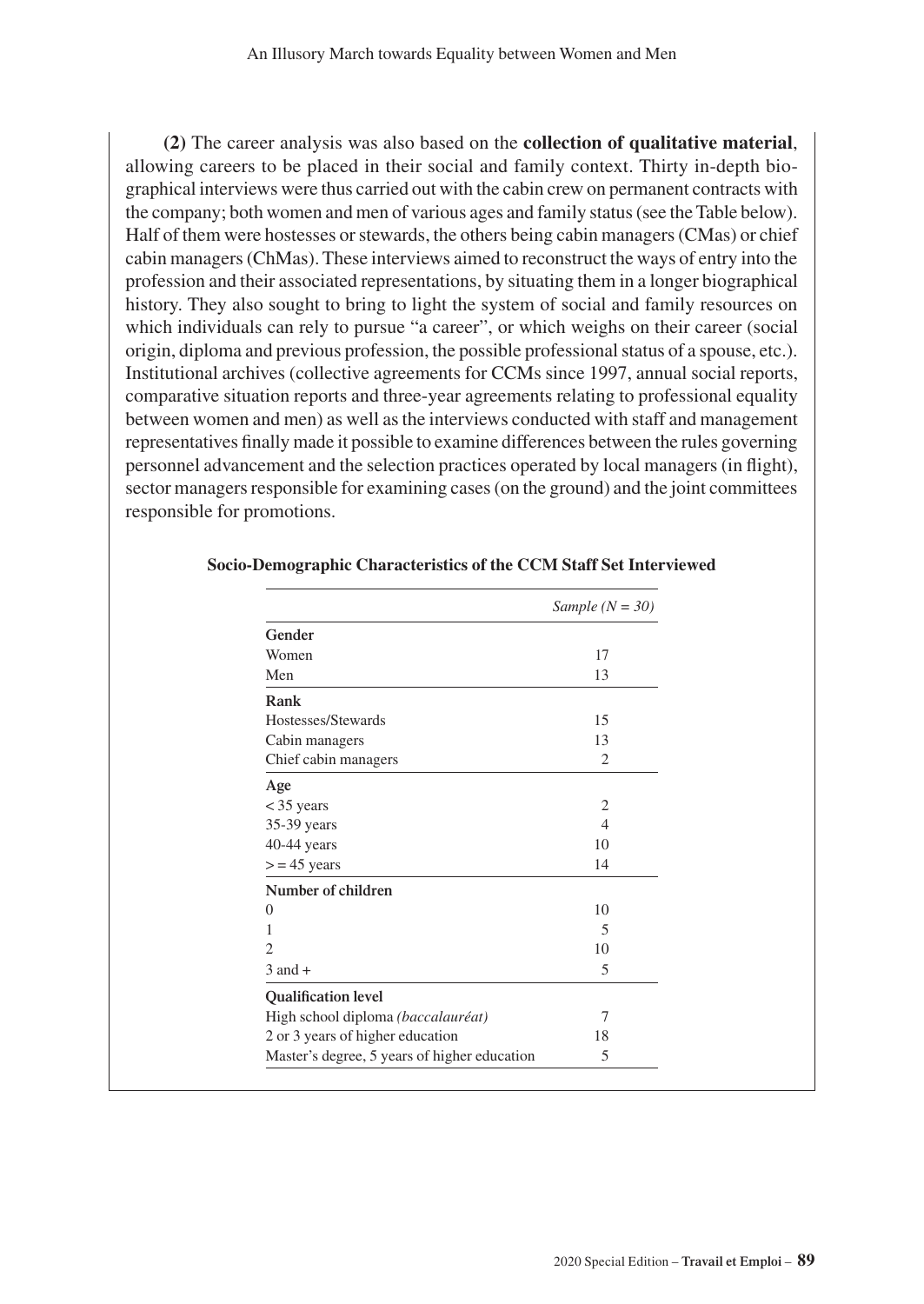It may therefore be asked whether women actually exercise this profession in the same way, for the same duration, and with the same chances of promotion as men. Do the latter benefit, as in other highly-feminized tertiary professions, from advantages linked to organizational factors, sometimes called the "glass escalator" (WILLIAMS, 1992; Angelof, Arborio, 2002; Guichard-Claudic *et al.* 2008; Buscatto, Fusulier, 2013; Louey, Schütz, 2014)? And how have the differences in mobility opportunities between women and men changed in line with changes in the company's human resources policy? Indeed, the cabin crew members studied work in a "semibureaucratic" company context (Pochic *et al.*, 2011), where careers are organized around advancement based on seniority, which is characteristic of the public services (advancement by rank and scale depending on the date of entry into the company). This is often presented as being less discriminatory against women.<sup>2</sup> Nevertheless, the privatization of the airline in 2003 was accompanied by the introduction of more individualized workforce management methods, with an expansion of "choice-based" promotion, essentially a form of selection by management after consultation with the company's employee unions (in 1997, only 25% of annual promotions were based on "choice", whereas since 2003, 50% of annual promotions have been chosen on the basis of proposals by sector executives and unions, following a formal opinion by the joint committee). These changes in the promotion rules took place at the same time as agreements on professional equality were signed. In this context, it may therefore be asked whether career inequalities between women and men have actually been reduced.

## **The Unfinished Standardization of Hostesses and Stewards' Careers**

The employment and working conditions of hostesses and stewards were initially separated, but have gradually been merged and harmonized. Since the beginning of the 2000s, a policy of professional equality between women and men has also been implemented, although the economic context has deteriorated sharply at the same time.

## **From Hostesses and Stewards to Cabin Crew**

Civil and commercial aviation developed in France at the end of World War II, and used to have two types of personnel with different statuses, skills and remuneration on board planes: i) stewards, or former barmen of transatlantic shipping companies who were responsible for preparing meals in line with the tradition of itinerant hotel services; and ii) flight attendants, whose status was created in 1946, and who were

<sup>2.</sup> "At first glance, the public sector often appears *a priori* to be more egalitarian and conducive to women's careers, due to the rules governing recruitment, remuneration and professional promotion" (Marry *et al*., 2015, p. 4). See also Alber, 2013. However, "glass ceiling" phenomena have also been observed here (Marry *et al.,* 2017; Fremigacci *et al.*, 2016).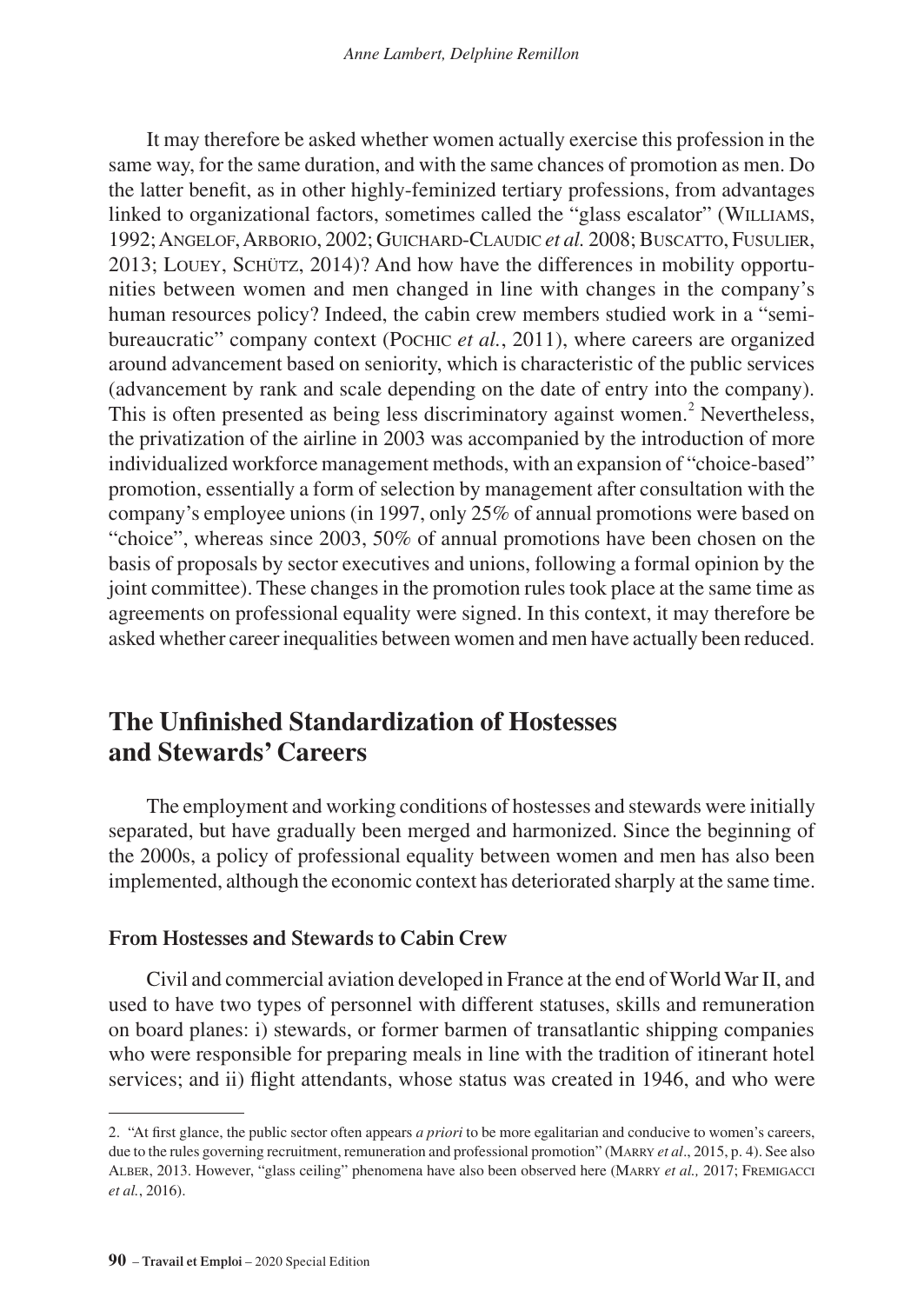mostly recruited from former Ipsa professions.<sup>3</sup> The latter came from the middle and upper classes, as borne out at the time by their medical skills and their command of English. They ensured the safety and well-being of passengers, providing first aid on board aircraft.

"During this first period, which lasted until the institutionalization of the cabin crew staff in 1954, transatlantic stewards and Ipsa personnel lived together on planes. Each had its own defined role, and even its territory at certain times: thus at the beginning, stewards had no contact with passengers and only prepared services."

(Barnier, 1997, p. 22)

In 1954, the professions of hostess and steward merged into a shared profession of cabin crew, replacing the former name of complementary on-board staff (COBS).<sup>4</sup> The first common training course for hostesses and stewards took place in the same year. The presence of cabin crew on board airplanes henceforth became compulsory and regulated by law: jobs were conditional on obtaining the rescue safety certificate (RSC) issued by France's General Directorate for Civil Aviation (decree of May 24, 1955). At the same time, the salaries and classifications of hostesses and stewards were standardized within the same salary scale.

However, the institutionalization of the CCM profession and the standardization of statutes only led to a partial homogenization of careers between women and men. As a research report from the Ministry of Transport noted in 1982, "the job of hostess was never considered a 'real profession' but rather just as an employment: *i.e.* a job with limited pay over time, and no career prospects, according to the commercial arguments of the airline companies" (Florence-Alexandre, Ribeill, 1982). In particular, until 1959, it was compulsory to reclassify hostesses for a ground job after eight years work; while until 1963, women who married were required to resign (BARNIER, 1997). There was also a different age limit for hostesses and stewards.<sup>5</sup>

The terms of hostess and steward refer to historically separate and gender roles. Yet these are still in force in the collective agreements for cabin crew members which govern working conditions and pay, even if the functions of both are now completely identical. By definition, "hostesses and stewards are responsible for ensuring cabin safety and passenger services on board" (the collective agreement of cabin crew members, 1997). They are subject to the same rules of recruitment, pay and promotion that make up the first rank of cabin crew, before those of cabin manager and chief cabin manager (Box 2). Only questions related to maternity and leave help to differentiate hostesses and stewards in company agreements on cabin crew.

<sup>3.</sup> Ipsa (*Infirmières, pilotes et secouristes de l'air*) was a professional body created in 1934 within the French Red Cross, of nurses, pilots and air rescuers.

<sup>4.</sup> COBS refer henceforth only to students on short-term contracts (CDD), *i.e.* summer jobs during seasonal activity peaks, especially in July and August. They are not responsible for passenger security like CCMs, but only provide customer services, meeting customer expectations as well as possible.

<sup>5.</sup> Limited to 35 years old until 1955, the age limit was extended to 50 years in 1969, but only for men. It has been progressively harmonized between men and women, reaching equality today.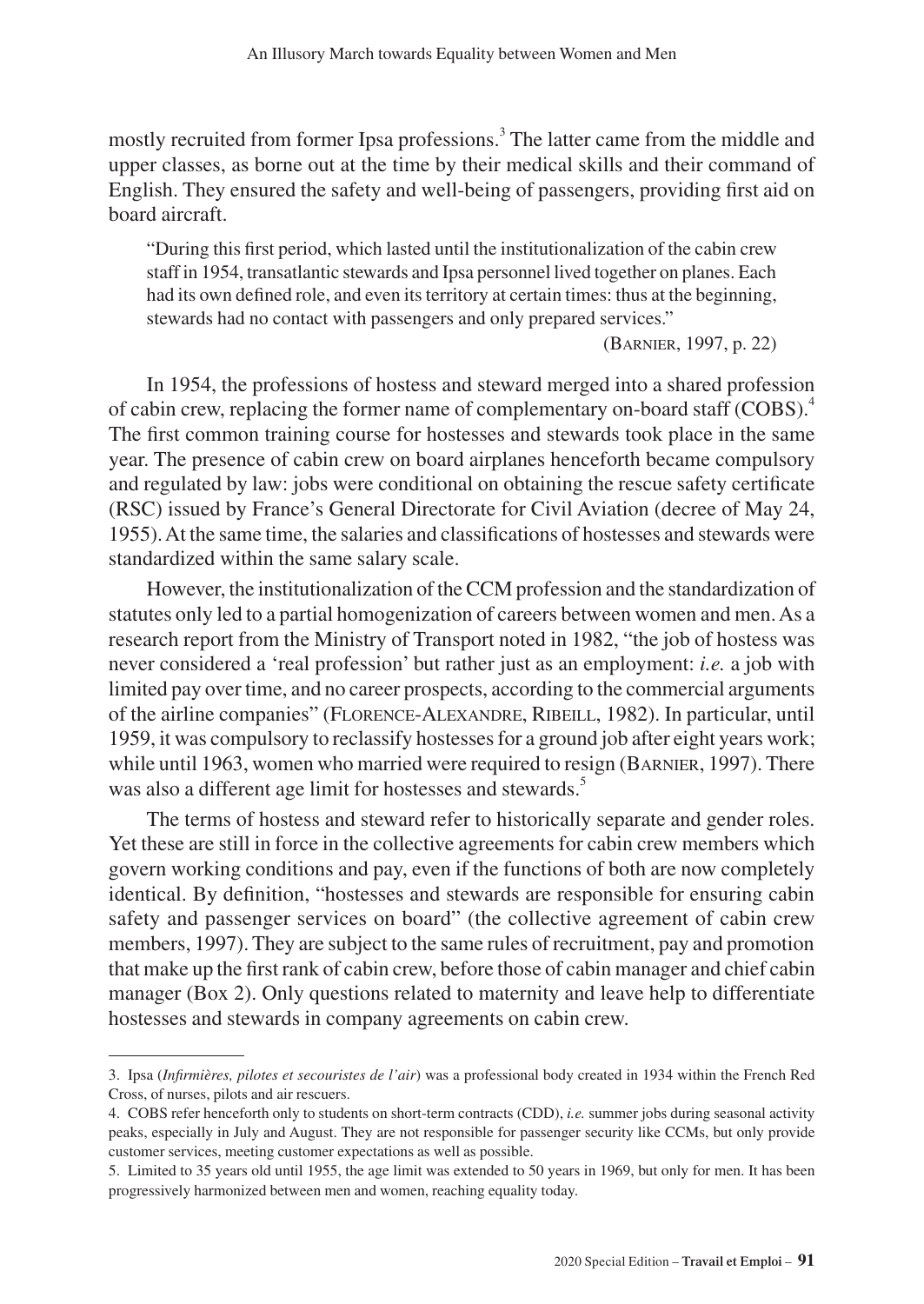## Box 2 **Cabin Crew Careers**

The rules for career development vary from one airline to another. However, the hierarchy remains the same, with promotions from the rank of hostess and steward to that of cabin manager and finally chief cabin manager on long haul routes. Cabin managers and chief cabin managers have supervisory staff status (they ensure the distribution of work among employees under their authority on board and under their supervision), while hostesses and stewards are classified as administrative employees in the company nomenclature of professions and socio-professional categories. All hostesses and stewards, cabin managers and chief cabin managers are supervised on the ground by cabin crew managers, who were themselves former cabin crew.

Two types of principles govern the organization of CCMs in the company studied: progress and promotion. Hostesses and stewards are recruited with at least a high school diploma (France's *baccalauréat*) along with a Cabin Crew Attestation (CCA). They are first placed in an adaptation class for eighteen months, before entering the CCM rank as a 4th class hostess or steward. Each year, on the 1 January, seniority is taken into account for progressing to the next class, according to the rules defined in the CCM convention. On the recommendation of her or his superiors, a CCM may also benefit from a fictitious increase of twelve months in seniority within a class.

After four years of seniority as a CCM in the company, a hostess or steward is eligible to be promoted and become a cabin manager. Promotion to the post of cabin manager or chief cabin manager (*i.e.* moving to the next rank) occurs in two ways. The cabin crew member may be put forward for selection by her or his superior or may submit an application. A person succeeding in becoming a cabin manager of chief cabin manager is then deployed on flight routes according to the needs of the company. If she or he is not satisfied during the trial period, the employee may return to her or his home flight division. The programming of selection campaigns depends on the company's human resources policy.

The rules of progress and promotion as presented here are taken from the last collective agreement for cabin crew members (having evolved over the course of the company's history).

## **Changes in the Company's Human Resources Policy: The Gradual Cessation of Recruitments and Measures for Professional Equality**

The company studied here underwent a number of changes in its human resources (HR) policy over the period, linked to general changes in the economics of the airline sector, and to legislative changes obliging large companies to negotiate on professional equality measures between women and men. The period was thus characterized by a context of significant hires, particularly at the end of the 1990s and the beginning of the 2000s, before the sector went into crisis in 2009. This is borne out by our analysis of personnel flows and the reasons given for entering and leaving the CCM profession between 1998 and 2015. From 1998 to 2001, entries into permanent or tenured CCM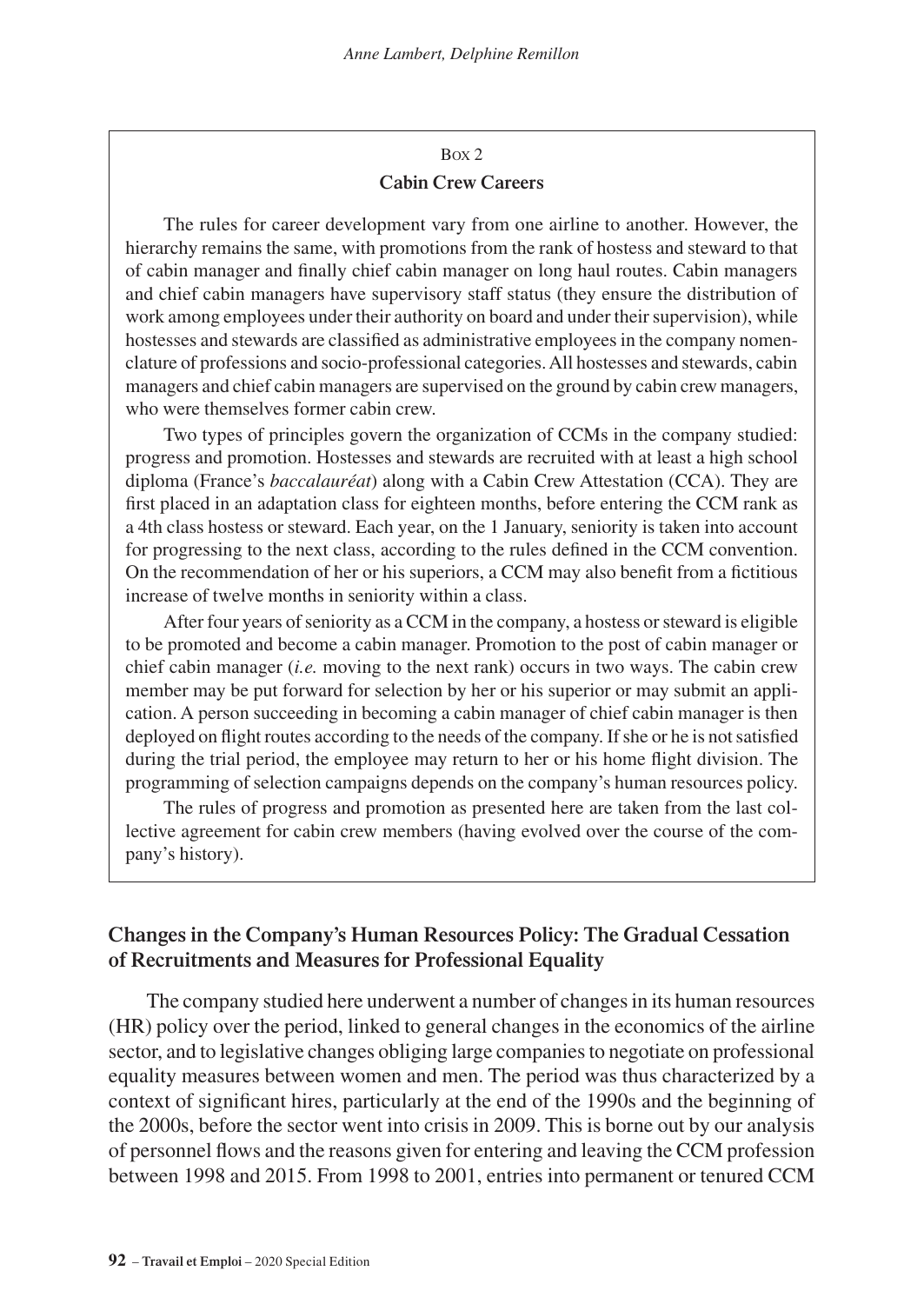posts were on average five times greater than the departures. The number of hostesses and stewards was growing strongly. Then, from 2002 to 2008, the entries decreased but remained higher than the exits, even though the latter increased. The stock of CCMs continued to grow, but more slowly. In 2009, the entries and exits of incumbents were more or less balanced, yet since then, exits have always been more numerous than entries, while there was even a total stop to recruiting tenured staff from 2012 to 2015. The rare entries during this period only concerned seasonal staff (COBS). The reasons for leaving the company were also changing, with a large share of exits from 2002 to 2012 being due to retirement (retirements at the time represented between half and three quarters of leavers, depending on the dates; apart from leavers with fixed-term contracts), and also the emergence of voluntary departure plans (VDPs) at the end of the period (accounting for two thirds of leavers between 2013 and 2015). These changes reflected developments in the French air transport sector. While flourishing for a long time, established companies experienced a marked slowdown from the mid-2000s with the arrival of low-cost companies in the medium-haul sector (Europe) and Gulf airlines in the long-haul sector. The aviation sector as a whole, and particularly the company studied, have therefore experienced a major change in their operating environment, with important effects on the careers of in-flight staff, as we shall see.

The period was also characterized by the development of a policy on gender equality. In fact, from the 2000s onwards in the airline studied here (as in most large French companies) taking account of professional equality between women and men became a legal obligation. This has been implemented in company agreements or in *ad hoc* documents drawn up by personnel management services. Given the legal obligation for firms with 50 or more employees to publish a comparative situation report (CSR), the airline stepped up the drafting of texts (charters of good practice, agreements and action plans) relating to workplace equality, noting that "the publication of the annual report on the comparative situation of women and men (CSR) is part of a broader policy framework aimed at promoting professional equality" (CRS 2014 CCM, p. 3). Specifically, the implementation of this policy has involved: the signing of three triennial agreements between 2002 and 2014; the establishment of an action plan for 2014-2015; and the inclusion of this issue in salary agreements since 2008. Two statistical indicators have been monitored mainly: i) gender pay gaps at equal rank (measured by the gross annual tax income of CCMs, cabin managers, chief cabin managers and executives); and ii) the number of women and men promoted annually to various management positions. In addition to these legal indicators, set by decree nationally, a series of indicators has been adopted following proposals by the company's professional equality commission.<sup>6</sup>

<sup>6.</sup> These indicators are: the share of employees on alternating time (detailed by type); the share of hires on permanent contracts (CDI); the share of CDI recruits tenured after fixed-term contracts (CDD); the breakdown of reasons for leaving; the taking of sabbatical leave exceeding six months; the number of training hours followed annually; and access to local services (child-care). Most of these additional indicators are not broken down by gender, with the exception of alternating time, but by staff category.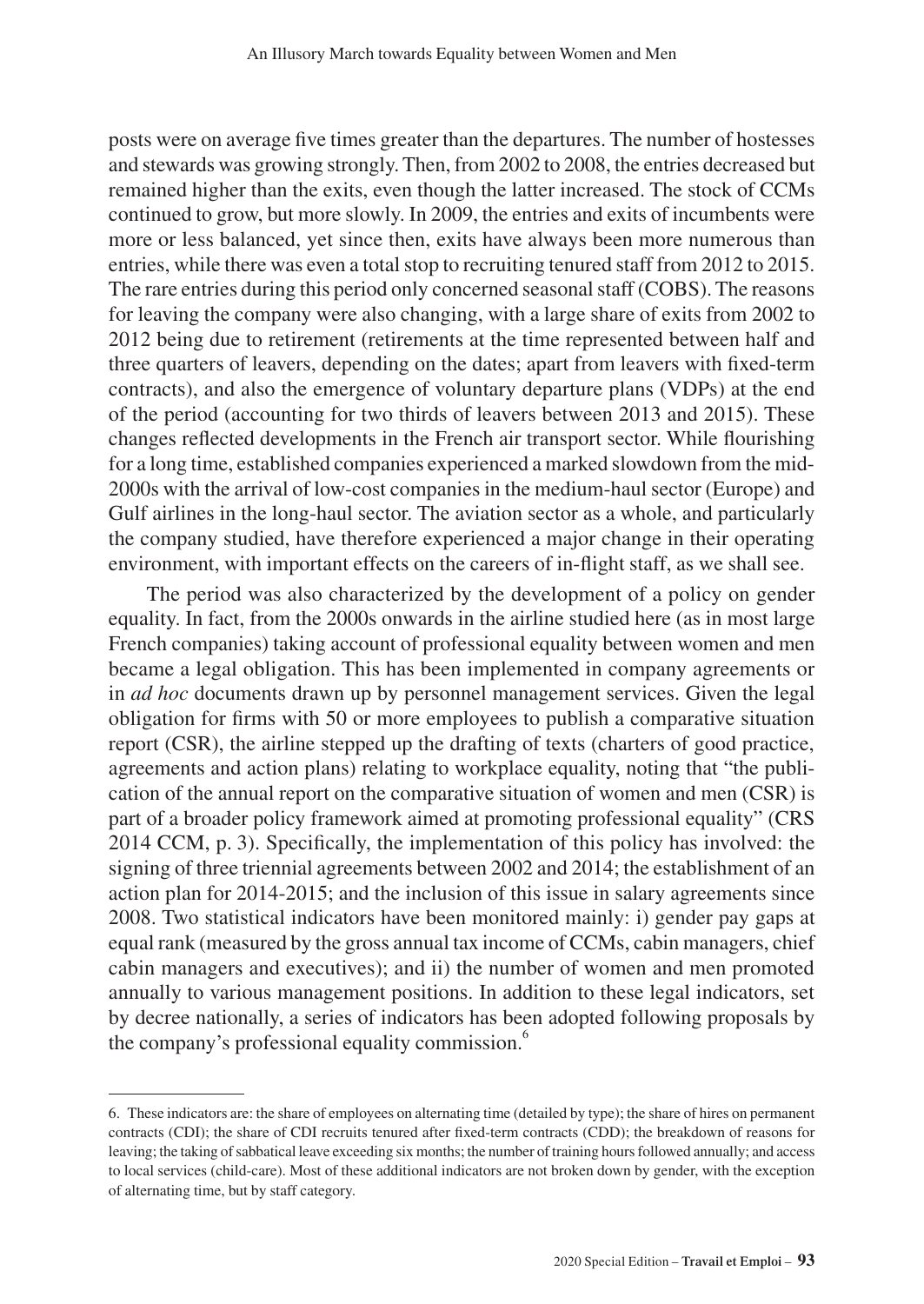On the whole, the CSRs emphasize the "small pay gap" between hostesses and stewards, in the order of "€162 gross per month in 2014", although these gaps widen with promotion into management positions. They are then explained by the differences in effective flight time, with women resorting more frequently to alternating  $time<sub>1</sub>$ <sup>7</sup> and so automatically losing a large share of their salaries, which are linked to flight bonuses and daily allowances received during flight rotations. In addition, the reports highlight the equal number of women and men promoted annually to different ranks as a sign of progress in standards and practices of professional equality within the company. However, the finalization of the 2011-2013 triennial agreement stumbled on the integration of *relative* promotion indicators requested by the main flight attendants' union: *i.e.* indicators which report the number of women and men promoted each year relative to the number of people of each gender eligible for promotion from the lower cohort.

These relative indicators, although of central importance, provide a truncated view of careers. To analyze the differences in careers between women and men, it is necessary to analyze their entire career paths: entries, progressions and exits. Have changes in the company's HR policies thus led to a convergence of women and men's situations at different stages of their careers?

## **The Apparent Convergence of Women and Men's Careers among Cabin Crew**

Initial indicators, based on cross-sectional statistics from personnel records, suggest there has been a convergence of careers between women and men. This was confirmed by the interviews.

## **A Fall in the Proportion of Women, a Higher Entry Age into Careers and a Convergence in the Reasons for Leaving**

During the period studied, the conditions of entry into careers as hostesses and stewards have tended to converge, according to personnel records. Thus, women represented 67% of the all cabin crew over the period 1998-2015. But their share of incoming flows was greater than or equal to 67% between 1998 and 2000, and then decreased to around  $58-60\%$  in  $2007-2008 - a$  historically low level (Figure 1). At the same time, the median ages of career starts increased and converged, with a slightly more marked increase for women (up from 24 years in 1998 to 27-28 years in 2005-2008,

<sup>7.</sup> This is a form of part-time work specific to the airline sector. Alternate working-time involves a succession of periods of activity and inactivity without pay, with quotas equal to 50%, 66%, 75%, 80% and 92% of full-time work, per calendar year. For example, a CCM on a 75% quota works for three months, followed by one month of inactivity without pay.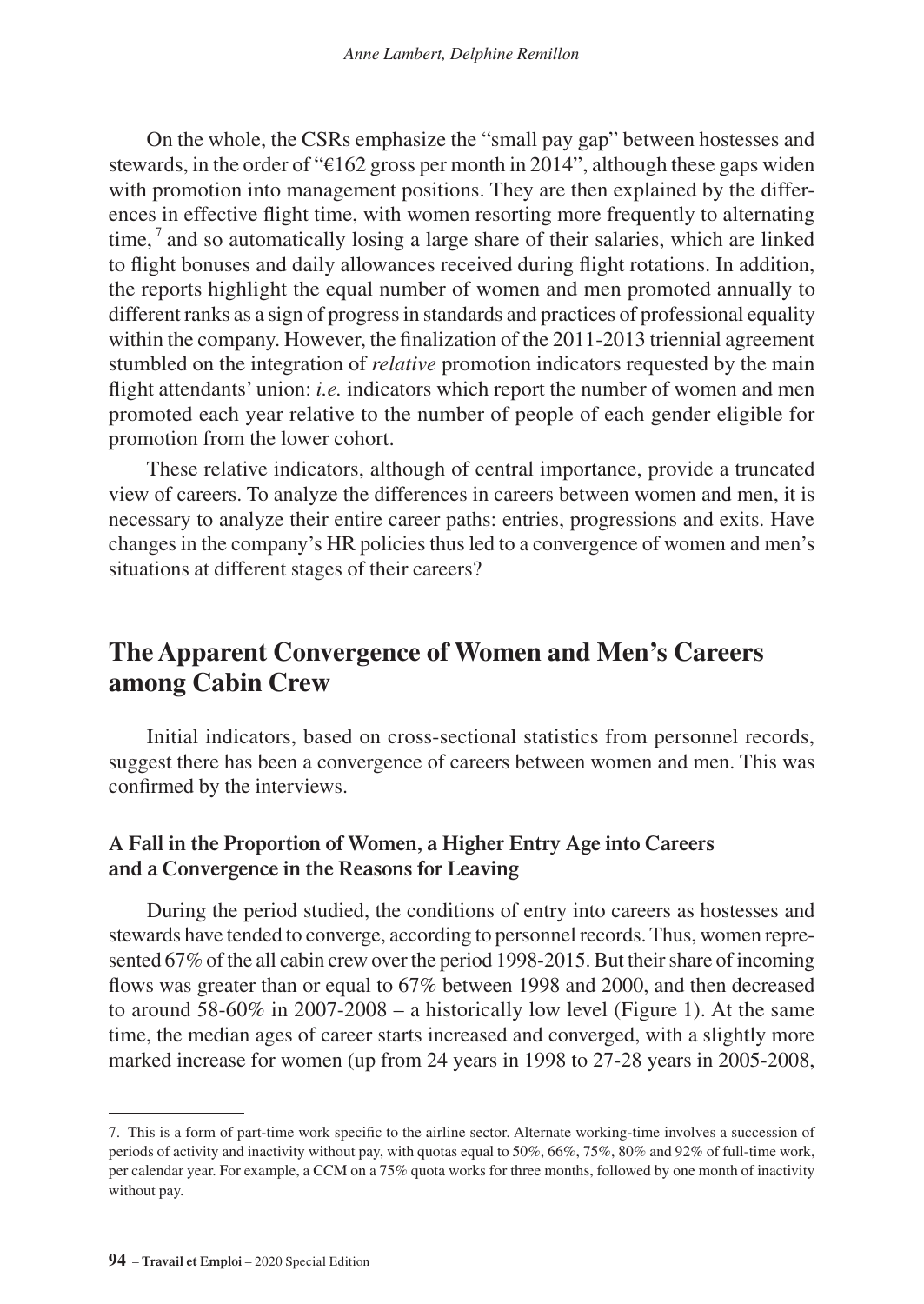



*Interpretation*: In 2001, about 500 men and 900 women obtained permanent contracts as CCMs or fixed-term contracts which led to tenure.

*Field*: First entries as permanent CCMs or with fixed-term contracts that led to tenure, 1998 to 2011. *Source*: Company personnel records (authors' calculations).

and even 29 years at the end of period) than for men (up from 26 years to 28-29 years, and then to 29 years at the end of the period, the same as for women).<sup>8</sup> Finally, the family composition at career starts differed little between women and men, a very large majority having few or no children when taking their first position.<sup>9</sup> This was the case for example of 98% of the men and 99% of the women who joined the company as CCMs in 1999.

The models of entry into CCM careers have historically been differentiated between women and men, and have therefore evolved over time and seem to be converging, albeit in a context of economic crisis which has led more varied profiles of men entering the profession. Indeed, the increase in the median age of career entry suggests a change in recruitment profiles over time, towards higher educational levels $^{10}$ 

<sup>8.</sup> However, the criteria for recruiting cabin crew remained unchanged during the entire period: candidates have to be 18 years old or more, hold a high school diploma, have French or EU nationality, pass medical tests successfully, know how to swim, speak fluent English, and have a clean criminal record (source: company agreements).

<sup>9.</sup> The personnel records include an employee's child or the child of a partner, whether it is a child of the partnership or not.

<sup>10.</sup> The diploma variable is not included in the database, as diplomas are not a determinant for entry into the CCM profession, in which all new entrants start as hostesses and stewards in the same class. It is therefore not possible to establish a statistical link between the median age of recruitment and the diploma level of recruits. However, the interviews conducted strongly suggest that new recruits are more qualified than former generations.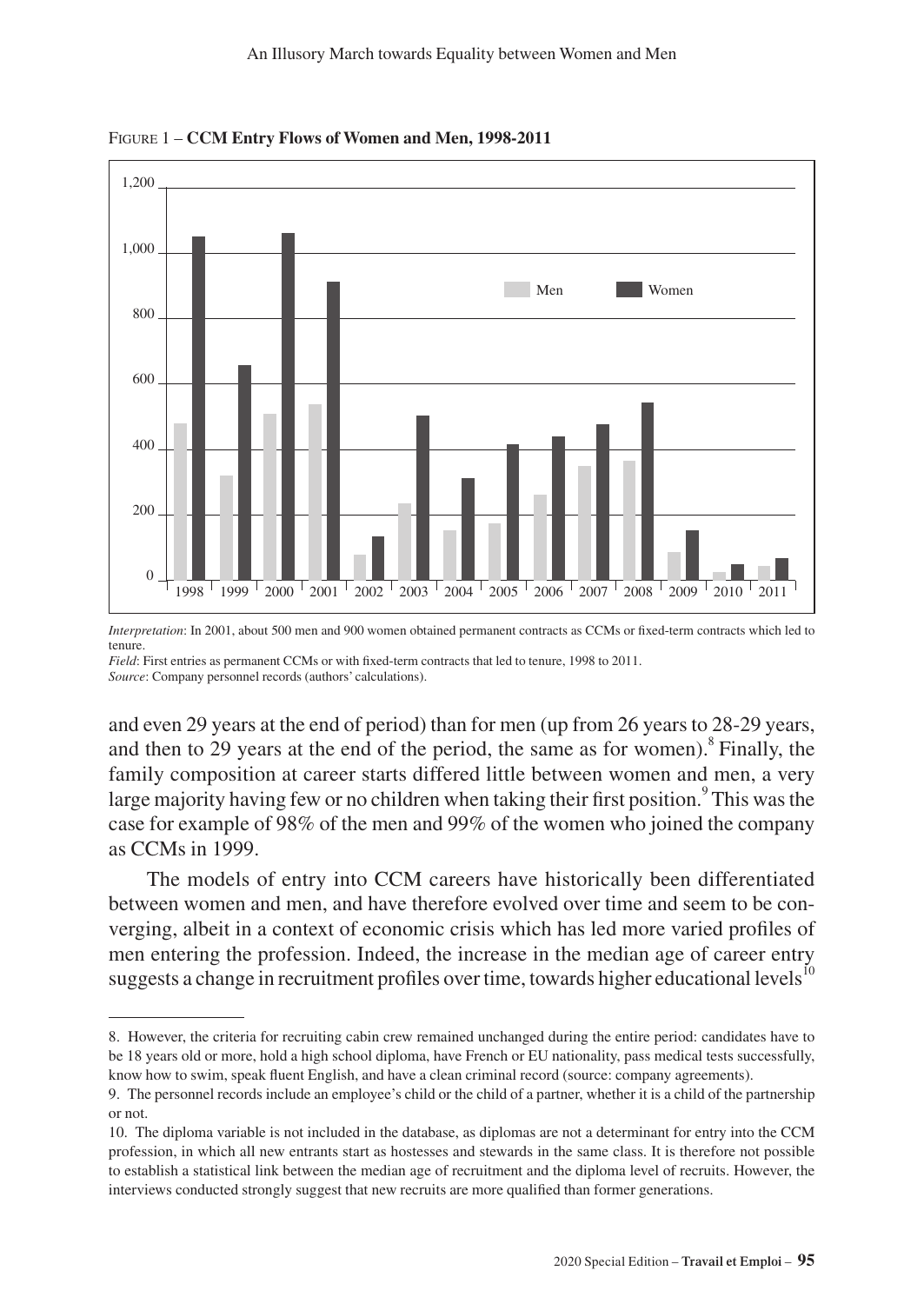or recruitment of candidates with previous work experience. While only a high school diploma is legally required for recruitment as a CCM, interviews with stewards reveal the prevalence of higher education diplomas (master's degrees in law, in social sciences, second tier business schools, two-year vocational tourism diplomas, etc.). In addition, interviews with HR managers show that as recruitments have slowed down, the company has sought to hire cabin crew with some work experience and/or who have completed two-year vocational higher education (especially France's two-year *BTS tourisme*). As entering the job market has become more difficult, this profession has been able to attract graduates due to its employment and pay conditions. These often dominate in job choices put forward by the men interviewed, ahead even of the attractiveness of aviation or a taste for travel. This is what Stéphane said:

"I have always wanted to work for X. The company is a reference in France in terms of working conditions and pay, as well as all the extras, on CVs, etc. Socially speaking, it's still a great company."

(Stéphane, 41, cabin manager, Master's degree in law, no children)

In comparison, the women interviewed presented their choice of being a hostess, if not as a vocation (which was relatively rare), then at least as being self-evident, a kind of "logical continuation" of studies focused on tourism and/or service sector professions (with a Bachelor's degree in applied foreign languages, a two-year vocational diploma (*BTS tourisme*), or a BTS as a trilingual secretary, or even a Bachelor's degree in psychology), with a focus on customer relations (passenger care), smart presentation (wearing a uniform, training in body care, etc.). The possibility of travelling was also sometimes presented as being emancipatory vis-à-vis parental authority and the family norms that weigh on women (pressure to be in a couple, to marry and have children). Entry into the profession often took place in successive stages, first as a seasonal worker or on short-term contracts in second-tier companies (charter carriers, etc.). This was the case of Noémie, the daughter of a teacher and a postman, who started working on flights while studying English at university:

"At the time, I was leaving boarding school, I was not very serious. I partied a lot. In tutorials and everything, it was… I was there. I was present, but I was too relaxed about work. And when I got to university, I found out how you actually learn to fly! I regret it, because I could have completed my bachelor's degree. But well, I have a job that suits me completely, meeting people, talking with them…"

(Noémie, 38, cabin manager, high school diploma)

In this case, the interviews carried out with the hostesses often reveal a limited projection of their careers over time: work as a flight attendant is presented as an occupation which gradually becomes a profession:

"I travelled very little as a child, and so I dreamt about it. It is true that in the beginning, you say to yourself that you are going to do this for a while, and then in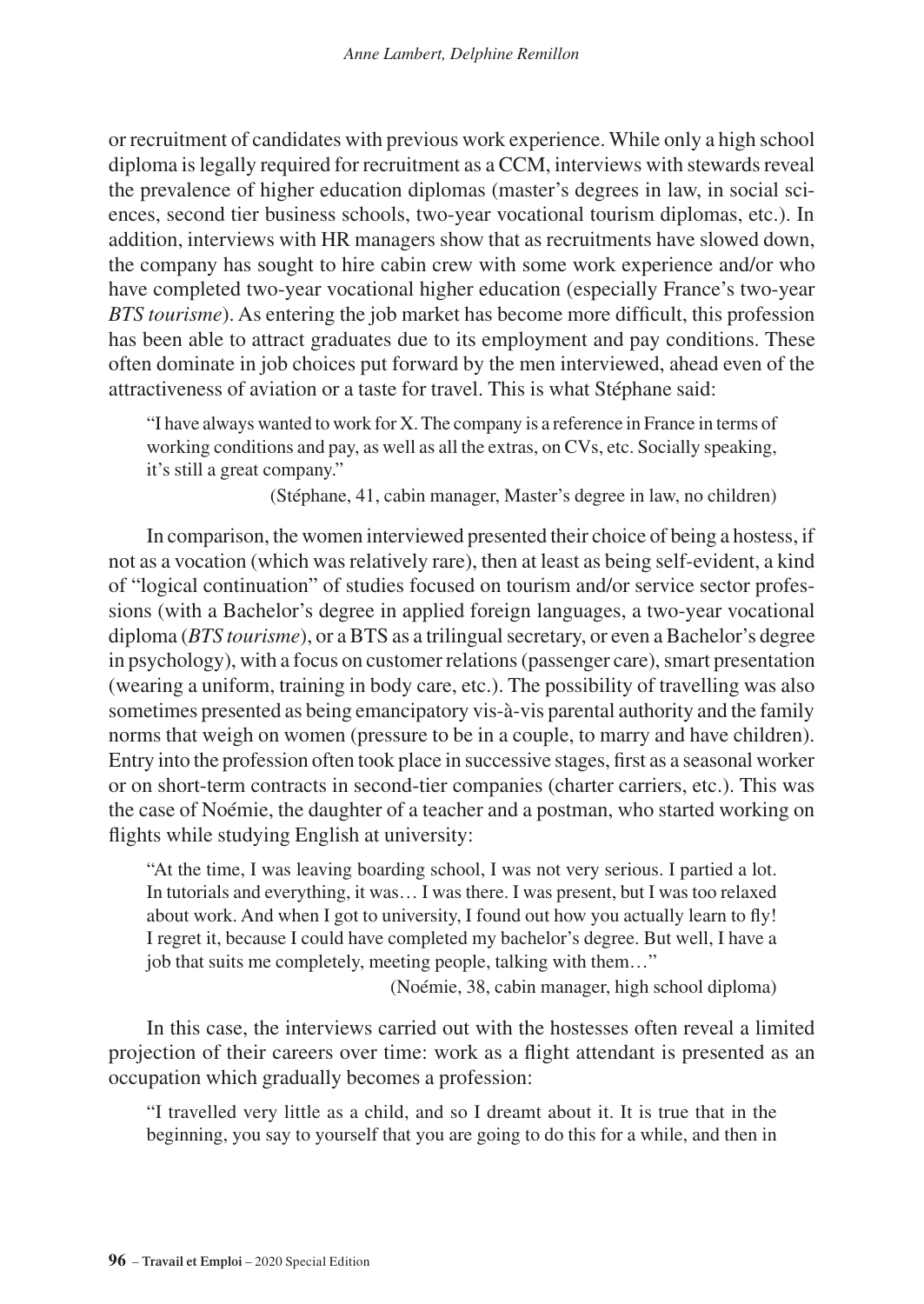fact the advantages, the way of life, the standard of living also mean that, well, you rarely stay one or two years."

> (Sylvie, 43, cabin manager, BTS in technical marketing and a two-year diploma in law)

"Me, I always lived it as a job of an epoch [*sic*], for a moment. When I joined X, I knew I wouldn't spend my entire career here, it was a job for my twenties and thirties, I didn't want to go on until retirement."

(Maïté, 45, hostess, Master's degree in English literature)

These representations of careers as cabin crew were reconstructed *ex post* in biographic interviews. They thus reveal a certain difference between men and women. Whereas the former immediately consider the job of CCM over the long term, the latter do not seem to make such long-term projections, or else anticipate an adjustment in mid-career when having a first child, which on average occurs at a later age for hostesses than in the rest of the French population. The words of these hostesses contrast with those of David, son of an aviation mechanic:

"So why did I choose to join X? Because with X, you're on track until retirement!" (David, 48, steward, BTS land use planning)

These differentiated time projections are also visible in the distribution of reasons for leaving and the distribution of exit ages between men and women (Figure A1 in the Appendix): for the period 1998-2015, men on average left the company three years later than women (at 50 compared to 47). More often, departure was due to retirement or as part of a voluntary redundancy plan (aimed at employees at the end of their career). On the other hand, women are over-represented among job resignations, which are few (voluntary quits accounted for only 18% of the exit reasons for hostesses who left between 1998 and 2015). But these occurred fairly early in their careers (at 34 on average for women). Hostesses also retire on average at a younger age than stewards. Reclassifications on the ground are very rare (less than one percent of the reasons for leaving); they concern situations where the cabin staff lose their license to fly. These differences in the reasons for leaving between women and men were significant at the start of the period studied, but subsequently declined: in 1998, 73% of the hostesses left the company by resignation, compared to 57% for stewards; in 2008, the first reason for leaving for both genders was retirement (68% for hostesses and 76% for stewards) even though women were still over-represented among resignations (16% of reasons for leaving, compared to 10% for men). In 2015, this over-representation of women in resignations was no longer observed and resignation had become almost non-existent (1% of exits of both men and women). Instead, in 2015, 90% of exits for both sexes occurred as part of a voluntary redundancy plan.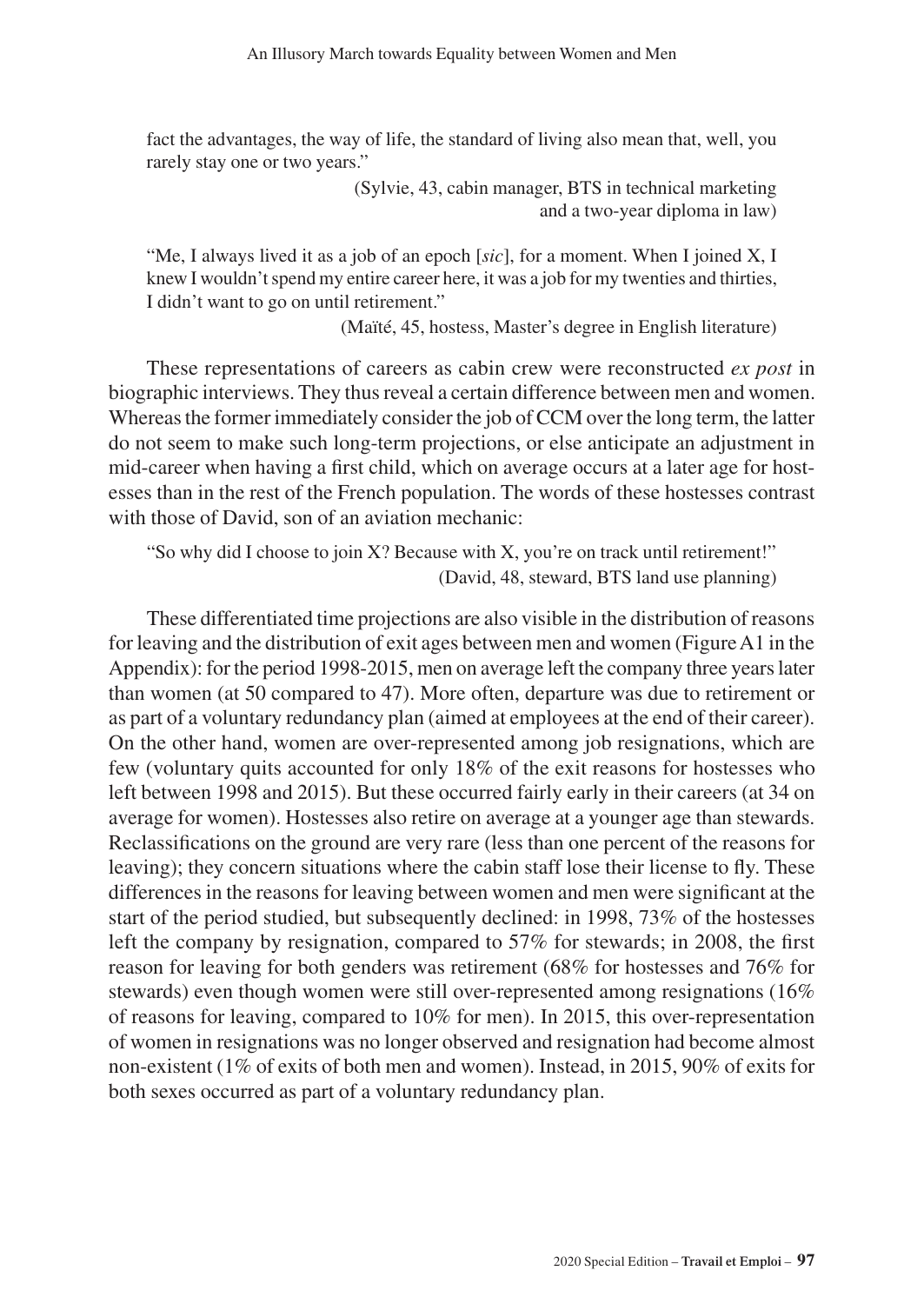## **An Increase in the Share of Women in Management Positions and of Part-Time Work for Both Sexes**

The ways of entering and exiting the careers of hostesses and stewards therefore appear to have converged in the period from 1998 to 2015. So, what about their working conditions and access to management positions?

Table 1 sets out the distribution of men/women across different career ranks, from the lowest (hostesses/stewards) to the highest (ground managers), by looking at the stock of cabin crew members at different dates. While women are in the majority at the lower levels, their share decreases moving up the hierarchy. Their share in higher ranks has nevertheless increased recently, to stabilize around at 64% in the positions of cabin manager (CMa) and 60% for chief cabin manager (ChMa). While women still appear to be slightly under-represented in management positions, the glass ceiling seems to have weakened from the beginning of the 2000s for access to the CMa rank and more recently to that of ChMa.

|                 |     |                      |     |       |     |       |     | $\frac{1}{2}$ |
|-----------------|-----|----------------------|-----|-------|-----|-------|-----|---------------|
|                 |     | 1998<br>2002<br>2008 |     | 2015  |     |       |     |               |
|                 | Men | Women                | Men | Women | Men | Women | Men | Women         |
| Hostess/steward | 29  | 71                   | 31  | 69    | 32  | 68    | 32  | 68            |
| CMa             | 41  | 59                   | 38  | 62    | 36  | 64    | 36  | 64            |
| ChMa            | 54  | 46                   | 54  | 46    | 48  | 52    | 40  | 60            |
| Manager         | 54  | 46                   | 53  | 47    | 48  | 52    | 48  | 52            |
| All ranks       | 34  | 67                   | 34  | 66    | 34  | 66    | 33  | 67            |

*In %*

#### Table 1 – **Distribution of the Stock of CCMs by Gender and Function**

*Interpretation*: In 1998, 71% of CCMs (hostesses and stewards) were women, while they accounted for 59% of cabin managers (CMa) and 46% of chief cabin managers (ChMas) and managers.

*Field*: CCM stocks including persons on fixed-term contracts who get tenure or who are in "resumption" in 1998, 2002, 2008 and 2015. *Source*: Company personnel records (authors' calculations).

Regarding working conditions, the distribution of men and women between medium and long-haul routes shows a slight over-representation of women for medium-haul: the gap between men and women is statistically significant, but it is small and is not increasing (Table 2). Women are clearly over-represented in part-time work, especially in the lowest hourly quotas (50%, 66% and 75%). Part-time work increased over the period for both genders, but more clearly for women, especially for "long" quotas  $(83\%, 92\%)$ . This is linked to the incentives given to employees by the company, in particular through the "alternate time" measure to manage over-staffing related to the decline in short and medium-haul activity.

In short, the cross-sectional data suggest a certain convergence in the careers of women and men, and in particular a weakening of the glass ceiling for the generations recruited before the 2000s, and probably even before the 1990s. Women were the overwhelming majority of hires at that time. Some of them automatically acceded to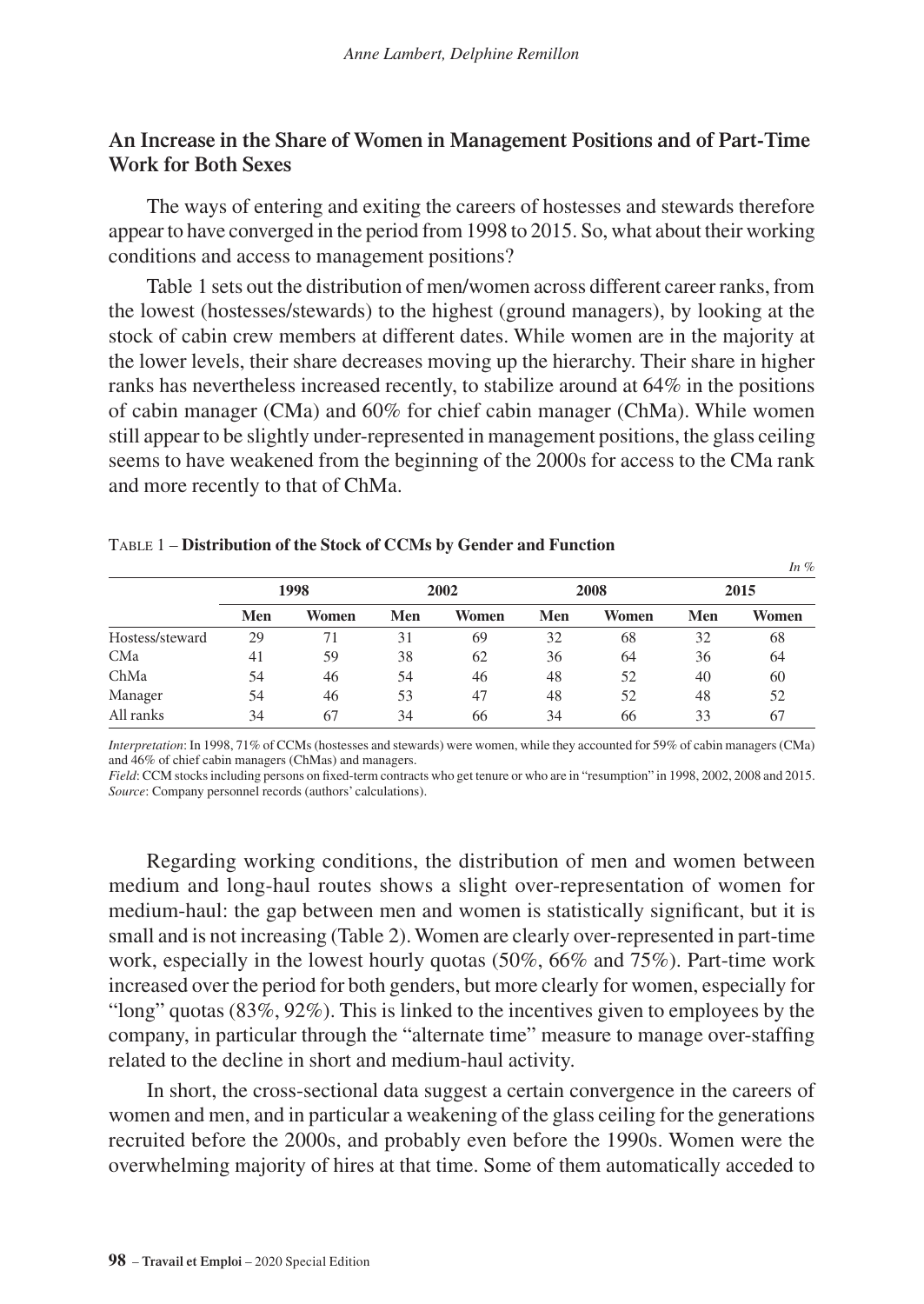|                 |              |                |             |                |                |             |    |                |                    |    |                | In $%$ |
|-----------------|--------------|----------------|-------------|----------------|----------------|-------------|----|----------------|--------------------|----|----------------|--------|
|                 |              | 1998           |             |                | 2002           |             |    | 2008           |                    |    | 2015           |        |
|                 | <b>Total</b> | Men            | Women Total |                | Men            | Women Total |    | Men            | <b>Women</b> Total |    | Men            | Women  |
| <b>Network</b>  |              |                |             |                |                |             |    |                |                    |    |                |        |
| Medium-<br>haul | 34           | 29             | 36          | 31             | 29             | 32          | 25 | 23             | 26                 | 23 | 19             | 25     |
| Long-<br>haul   | 66           | 71             | 64          | 69             | 71             | 68          | 75 | 77             | 74                 | 77 | 81             | 75     |
| Hourly rate     |              |                |             |                |                |             |    |                |                    |    |                |        |
| 50%             | 5            |                | 7           | 5              | 1              | $\tau$      | 6  | $\overline{2}$ | 8                  | 6  | $\overline{2}$ |        |
| 66%             | 5            |                | 7           | 6              |                | 8           | 5  |                | 8                  | 5  |                |        |
| 75%             | 6            | 3              | 8           | 6              | $\overline{c}$ | 8           | 8  | 3              | 11                 | 9  | 3              | 12     |
| 83%             | 2            | $\overline{2}$ | 3           | $\overline{4}$ | 3              | 4           | 7  | 4              | 8                  | 10 | 5              | 12     |
| 92%             | 5            | 5              | 5           | 5              | 4              | 5           | 7  | 6              | 8                  | 9  | 8              | 10     |
| 100%            | 76           | 88             | 71          | 75             | 88             | 68          | 66 | 84             | 57                 | 61 | 81             | 51     |

Table 2 – **Distribution of CCM Stock by Work Position Characteristics**

*Interpretation*: In 1998, 36% of women CCMs were on medium-haul flights compared to 29% of men, and to 34% for all CCM staff. 71% of women worked full time, compared to 88% of men.

*Field*: Stocks of permanent or tenured CCMs, 1998, 2002, 2008 and 2015.

*Source*: Company personnel records (authors' calculations).

managerial positions, given the rules for promotion by seniority. However, differences in the chances of promotion seem to persist between men and women, as the latter remained under-represented in managerial positions, even in 2015. We then tried to explain this persistence, by comparing the cohorts of women and men who joined the company at the same time, and by observing at what point career inequalities were established. In addition, the convergence of recruitment conditions between women and men more recently, within a context of promoting professional equality, raises questions about *changes* in the chances of promotion, according to gender for CCMs recruited later (in the late 1990s to early 2000s).

## **Career Models Remain Gendered with Fewer Promotion Chances for Women**

The comparative analysis of the careers of a cohort of hostesses and stewards recruited at the turn of the 2000s shows that the chances of promotion for men remain higher than those for women, especially for men without children. The differences in promotion chances according to gender are linked not only to a different relationship to fertility between hostesses and stewards, but they are rooted in gendered career models, with an over-representation of women working in part-time careers for family reasons.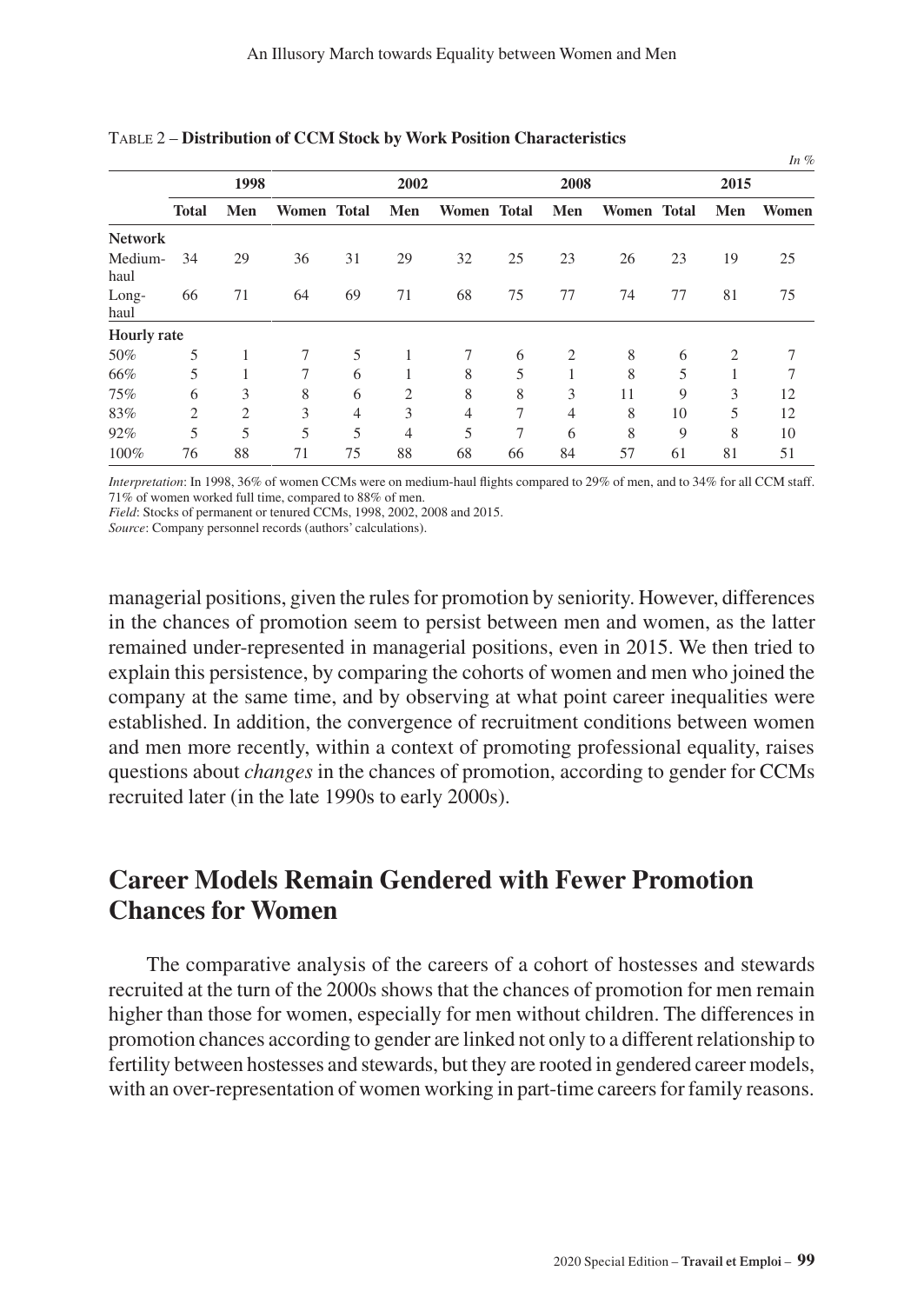### **A Glass Escalator for Childless Men**

To compare and analyze the development of careers within a cohort of recentlyrecruited CCMs, we selected entries between 1998 and 2001, for whom we could therefore observe up to eighteen years of their career (through to 2015). This cohort entered the company at a time of strong economic and workforce growth. Two-thirds (66%) of this cohort's entrants were women and began their careers with fixed-term contracts (Table 3). A similar yet low percentage (around 7%) of women and men in the cohort had left the company before 2015. While 98% of the stewards and 99% of the hostesses in the cohort did not have children on entering the company, the gap widened during their careers: 25% of these women still had no children in their last year of observation (2015), compared to 46% of men. Above all, hostesses' chances of promotion were lower: 16.1% of men in the 1998-2001 cohort were promoted during the observation period, compared to 8.7% of women. So, it may be asked at what point in their careers did these gaps arise and what were the associated factors? Can we establish a link with the differentiated relationship hostesses and stewards have with fertility?

|                                      | 1998   | 1999             | 2000             | 2001     |
|--------------------------------------|--------|------------------|------------------|----------|
| Breakdown by year of entry           | 28     | 18               | 28               | 26       |
| $\%$ Men                             | 32     | 33               | 33               | 37       |
| $%$ Women                            | 68     | 67               | 67               | 63       |
| Median age at entry                  |        |                  |                  |          |
| Men                                  | 26 yrs | $26$ yrs         | $26$ yrs         | 27 yrs   |
| Women                                | 24 yrs | $25 \text{ yrs}$ | $25 \text{ yrs}$ | $26$ yrs |
| % Of entries on fixed-term contracts |        |                  |                  |          |
| Men                                  | 83     | 89               | 59               | 48       |
| Women                                | 89     | 90               | 50               | 39       |
|                                      |        | Men              |                  | Women    |
| % with no children at entry          |        | 98.0             |                  | 99.0     |

Table 3 – **Description of the CCM Cohort Entering the Company between 1998 and 2001**

*Interpretation:* Between 1998 and 2001, about 5,000 cabin crew joined the company. The men's share of admissions tended to increase slightly, from 32% in 1998 to 37% in 2001. The median age at entry of both men and women also increased. Only 7% on average (6.5% of men and 7% of women) quit their jobs as CCMs before 2015, the last year of observation.

% with no children at exit  $46.0$  25.0  $%$  promoted  $16.1$  8.7 % of exits before 2015 6.5 6.5 7.0

*Field*: Cohort of new entrants as CCMs into the company (on fixed-term contracts or fixed-term contracts leading to tenure) between 1998 and 2001.

*Source*: Company personnel records (authors' calculations).

A simple model for duration before the first promotion (the actuarial method) shows that during the first seven years after recruitment, members of the cohort (both women and men) did not experience any promotion (Figure A2 in the Appendix). The rules governing promotions within the company do indeed impose minimum lengths of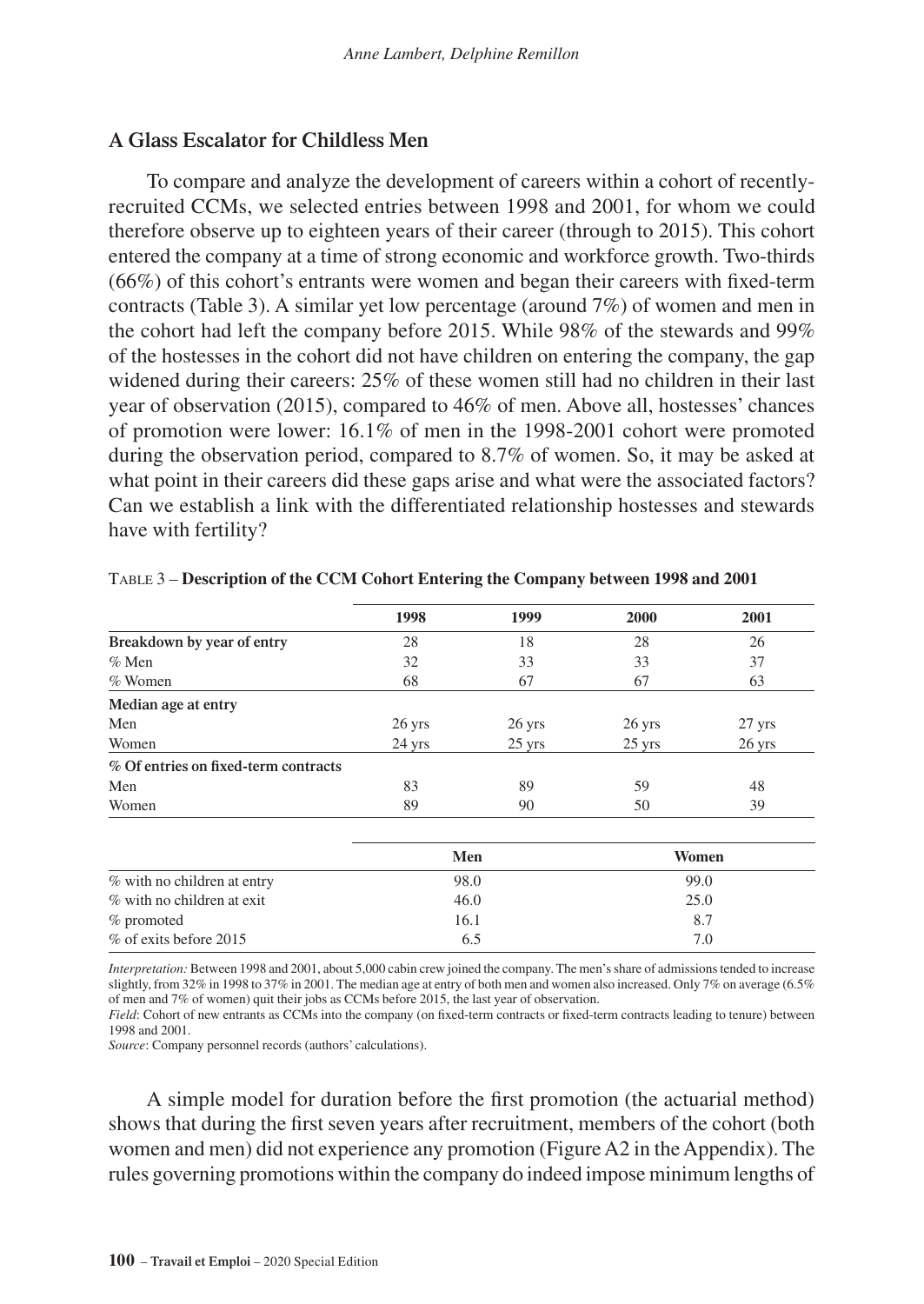service (generally four years), which have tended to lengthen in the poorer economic context. Then, the curves representing the time lapse before the first promotion by gender diverged gradually, but "promotion events" remained relatively rare for the whole cohort, while the chances of promotion were not constant during the whole period of observation: promotions were numerous from 2006 to 2008, then slowed down markedly until 2014.

The same model for the "final" number of children (recorded at the last observed reading) seems to indicate that CCMs with children are less likely to be promoted than those without. Moreover, differences in the speed of promotion according to the number of children seem greater among men than among women. In addition, the advantage of being childless has for the chances of promotion seems to be higher for men than women – the slope of the male curve is indeed steeper than that of the female curve. We have also seen that a greater proportion of stewards remained childless compared to hostesses. Furthermore, the "accelerator" effect of being a man on the chances of promotion may be due, at least in part, to different fertility rates between women and men among CCMs, and we must try to isolate this effect from other explanatory factors for the higher chances of promotion for men, by using a regression model.

Moreover, these initial models of duration consider the fact that certain individuals are not observed throughout the maximum observation period because they left the company early: some data are therefore truncated or censored. However, the models assume that this interruption process does not provide information about what we are trying to measure. Yet, we can assume that some cabin crew members leave the company because they are not promoted, especially persons whose departure is recorded for certain administrative reasons (such as resignations), and we have seen that the distribution of these reasons differs between women and men. To take into account these two possible outcomes – promotion and exit from the CCM profession – and to analyze the effect of the different variables, *ceteris paribus*, we implement a discrete-time multinomial logistic regression model (ALLISON, 1982).<sup>11</sup> It allows the probability of identifying an event to be modelled (here promotion or exit), knowing that it had not been identified before. Certain explanatory variables introduced are constant over time (gender, age at entry, etc.), others are not (full-time work duration, long-haul duration and number of children). The results (Table 4) show that women have, other things being equal and in particular with regard to the number of children controlled for, lower chances of promotion than men, but do not show a significantly higher probability of leaving. Individuals who became CCMs at a younger age have more chances of promotion, yet this is even more so for older-entry personnel. We may assume that the latter are more qualified or more experienced professionally before joining the company. Individuals who entered on fixed-term contracts are promoted less. Having children, regardless of the number, reduces the chances of promotion compared to persons who are childless. Moreover, in separate models for women and

<sup>11.</sup> This type of model is particularly well-adapted to time discrete data, as in the case here (one observation per year), and it allows concurrent events to be modeled by using multinomial regressions.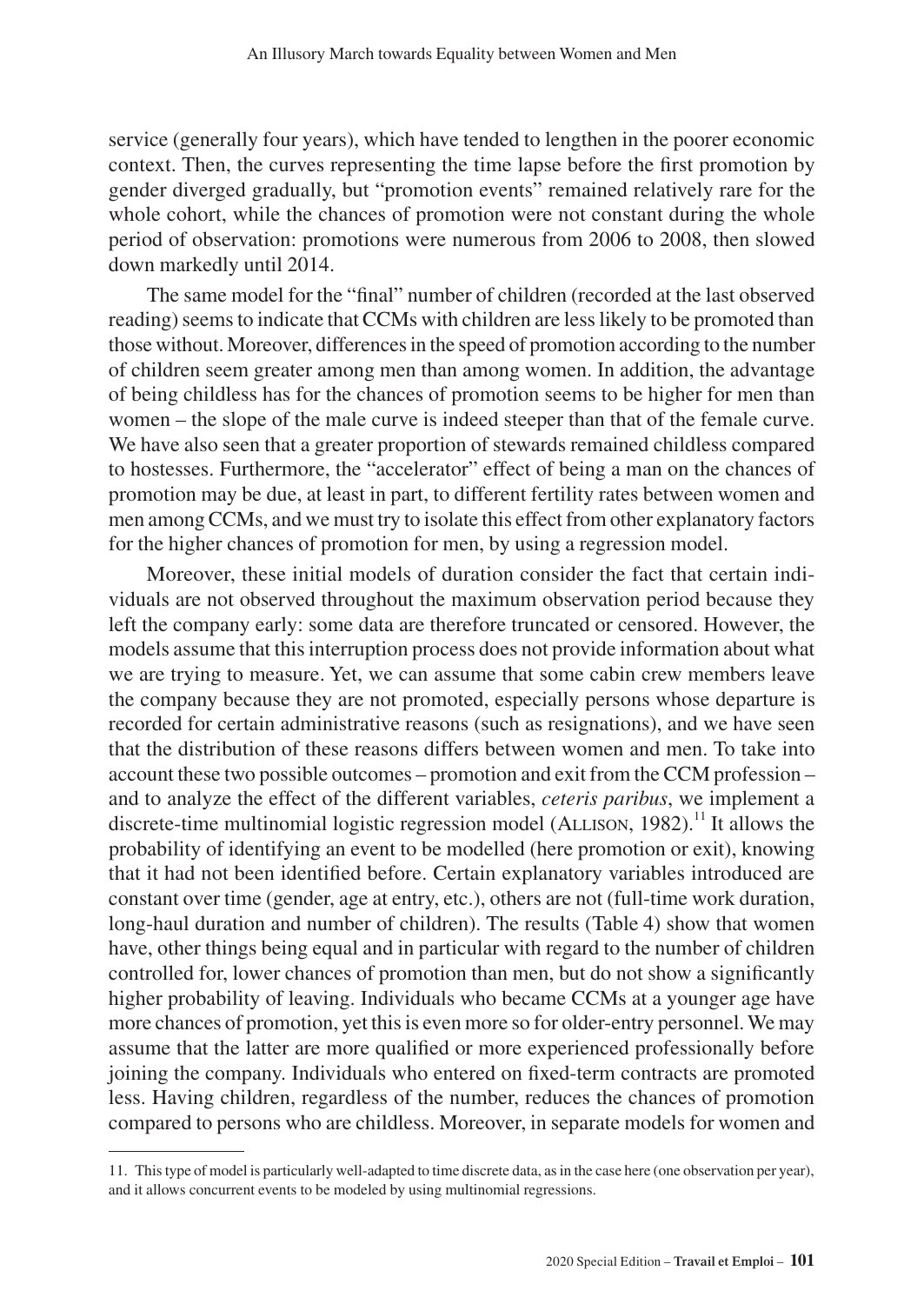| $Risk of$ (ref = neither observed promotion<br>nor exit between CCM entry and 2015) | <b>Promotion</b> | Exit before 2015 |
|-------------------------------------------------------------------------------------|------------------|------------------|
| T                                                                                   | $1.21***$        | <b>NS</b>        |
| Gender                                                                              |                  |                  |
| Woman                                                                               | $0.67***$        | <b>NS</b>        |
| Man                                                                                 | ref.             | ref.             |
| Entry age as CCM                                                                    |                  |                  |
| $<$ 23 years                                                                        | $1.31**$         | <b>NS</b>        |
| $23-25$ years                                                                       | ref.             | ref.             |
| $26-27$ years                                                                       | <b>NS</b>        | <b>NS</b>        |
| 28 years or more                                                                    | $2.36***$        | <b>NS</b>        |
| Number of children                                                                  |                  |                  |
| None                                                                                | ref.             | ref.             |
| 1 child                                                                             | $0.67***$        | $0.58***$        |
| 2 children                                                                          | $0.69***$        | $0.60***$        |
| 3 children or more                                                                  | $0.64***$        | <b>NS</b>        |
| Entry with fixed-term contract (CDD)                                                | $0.79***$        | $0.78***$        |
| Duration of work on long-haul routes                                                | $0.97**$         | $0.94***$        |
| Duration of full-time work                                                          | $1.14***$        | $0.95***$        |

#### Table 4 – **Multinomial Time-Discrete Logistic Regression (***odd ratios***)**

\*: significant at 10%; \*\*: significant at 5%; \*\*\*: significant at 1%. NS: not significant.

*Interpretation*: *Ceteris paribus*, being a woman reduces chances of promotion; becoming a CCM at age 28 or more increases promotion chances.

*Field*: Cohort of entrants as CCMs into company (fixed-term contract or fixed-term and tenured), 1998 to 2001.

*Source*: Company personnel records (authors' calculations).

men (not shown here), this negative effect of children on the chances of promotion increases with the number of children for women, while it is only significant for one child for men. Finally, the duration of full-time work increases the chances of promotion, while the duration of long-haul work decreases them.

In short, the differences in promotion opportunities between women and men seem to be rooted in different career models. At this stage, two gendered career models seem to stand out: i) part-time work for women hostesses who have children; and ii) full-time work and promotion for men who have less children. However, additional analyzes are necessary to understand better the diversity of careers and the way in which they are structured.

## **Hostesses' Part-Time Careers for Family Reasons**

To account for the diversity of cabin crew careers and their gendered nature, in particular concerning links between career type and chances of promotion, we created a typology of careers for the cohort of cabin crew members recruited between 1998 and 2001, and still with the company in 2015. We therefore exclude here, by definition, hostesses and stewards who left the company before 2015: *i.e.* CCMs with short careers whom we have seen were relatively few in number, as well as being women and men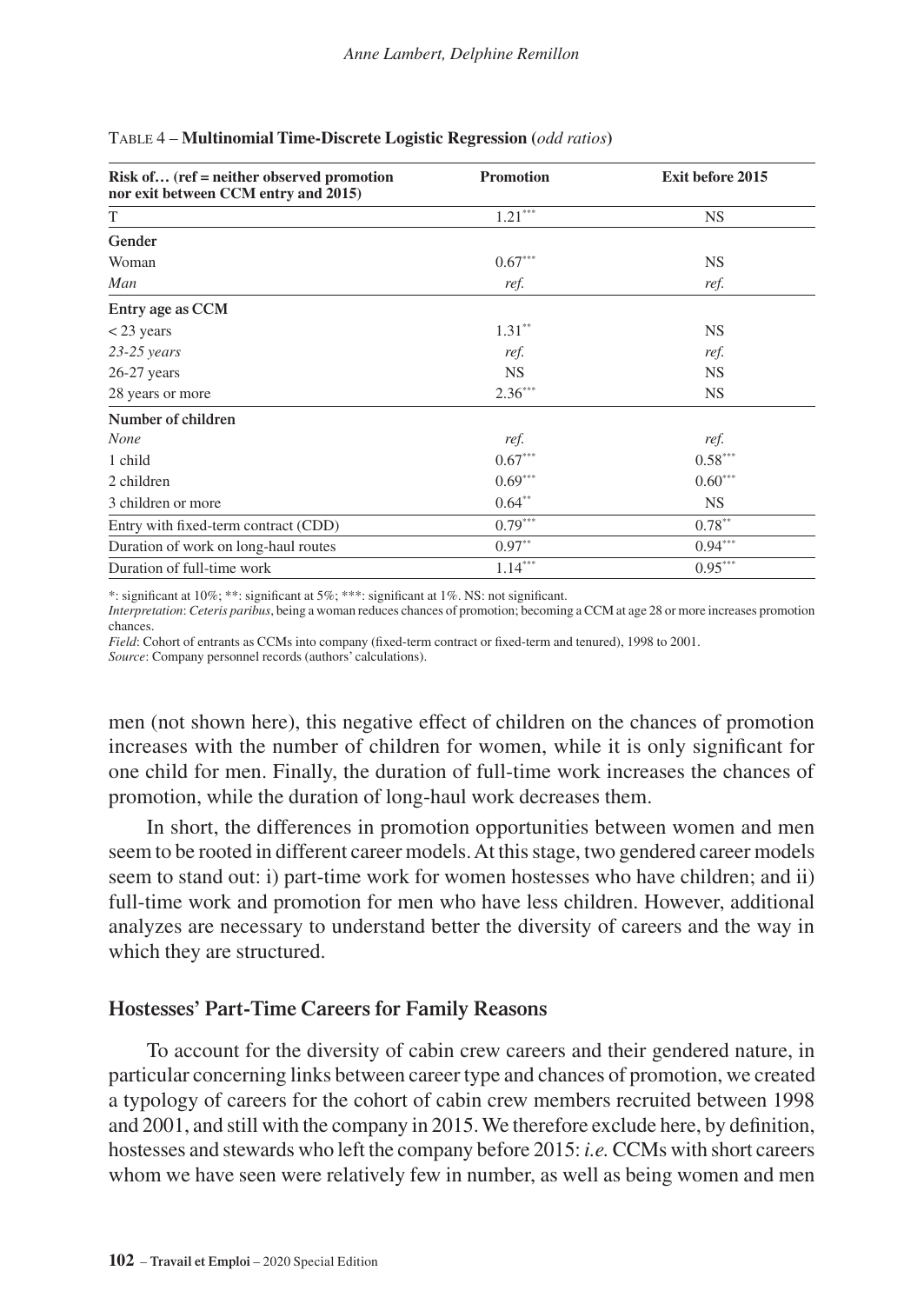in equal proportion. The aim is to highlight different career models among persons with comparable seniority in the company. To create this typology, we summarized career paths using synthetic quantitative indicators (duration, number of transitions) for various career dimensions: ranks, working time and assignment to different types of networks (long or medium-haul; see Table A3 in the Appendix).<sup>12</sup> These indicators are the active variables of an ascending hierarchical classification. We distinguished five career classes that we described by analyzing the over- and under-representation of each active variable in the different classes. By crossing the classes obtained with the socio-demographic variables (additional variables), in particular the number of children or gender, it is also possible to characterize better each of the classes (Table 5). These are also illustrated by typical cases from the interviews.

|                    | <b>Class weight</b><br>in cohort | <b>Description of classes</b>                                                                                                                                                                                                                                                                                                                                            |
|--------------------|----------------------------------|--------------------------------------------------------------------------------------------------------------------------------------------------------------------------------------------------------------------------------------------------------------------------------------------------------------------------------------------------------------------------|
| Class <sub>1</sub> | 56%                              | Full time, long haul, no promotion.<br>Average seniority (CCMs entered in 2000/2001, often on a CDD).<br>Few children for women $(1.42 \text{ on average})$ and for men $(1.11)$ .                                                                                                                                                                                       |
| Class <sub>2</sub> | 10%                              | Full-time, medium-haul, no promotion.<br>Lots of network changes.<br>Average seniority (CCMs joined in 2000 and 2001, not on fixed-term<br>contracts).<br>Few children for women $(1.19)$ on average) and for men $(1.12)$                                                                                                                                               |
| Class 3            | 18%                              | Part-time (alternating, parenting), long-haul, no promotion.<br>Hourly quotas (66%, 75%, 83%) strongly over-represented.<br>Very few network changes.<br>CCMs who joined in 1998 or 1999, often on fixed-term contracts. More<br>children for women $(1.72 \text{ on average})$ but not for men $(1.05)$ .                                                               |
| Class 4            | 10%                              | Full-time, promotions, medium-haul slightly over-represented. Cabin<br>managers, chief cabin managers, executives.<br>CCMs in 1998 and at an older age than average.<br>Low number of children on average for both men $(0.85)$ and women $(1.11)$ .                                                                                                                     |
| Class 5            | 7%                               | Part-time (alternating, parental, other part-time), medium-haul. Some<br>promotions to cabin manager, but rare (9% of individuals in the class). Many<br>changes in hourly rates. Particularly over-represented quotas: 50%, 92%.<br>CCMs joined in 2001, not on fixed-term contracts.<br>More children for women $(1.72 \text{ on average})$ but not for men $(0.74)$ . |

#### Tableau 5 – **Typology of Careers**

#### **Distribution of men and women in the classes**

|       |         |         |         |         |         | $\frac{1}{1}$   |
|-------|---------|---------|---------|---------|---------|-----------------|
|       | Class 1 | Class 2 | Class 3 | Class 4 | Class 5 | <b>Combined</b> |
| Men   | 40      | 33      |         |         |         | 34              |
| Women | 60      | 67      | 85      | 49      | 88      | 66              |

*Field*: CCMs recruited as CCMs between 1998 to 2001 (fixed-term and permanent contracts) and still CCMs with the company in 2015. *Source*: Company personnel records (authors' calculations).

*In %*

<sup>12.</sup> The data were centered and reduced and Ward's criterion was used for aggregation. Indicators were standardized to take into account different careers depending on the year of entry as a CCM (1998, 1999, 2000 and 2001).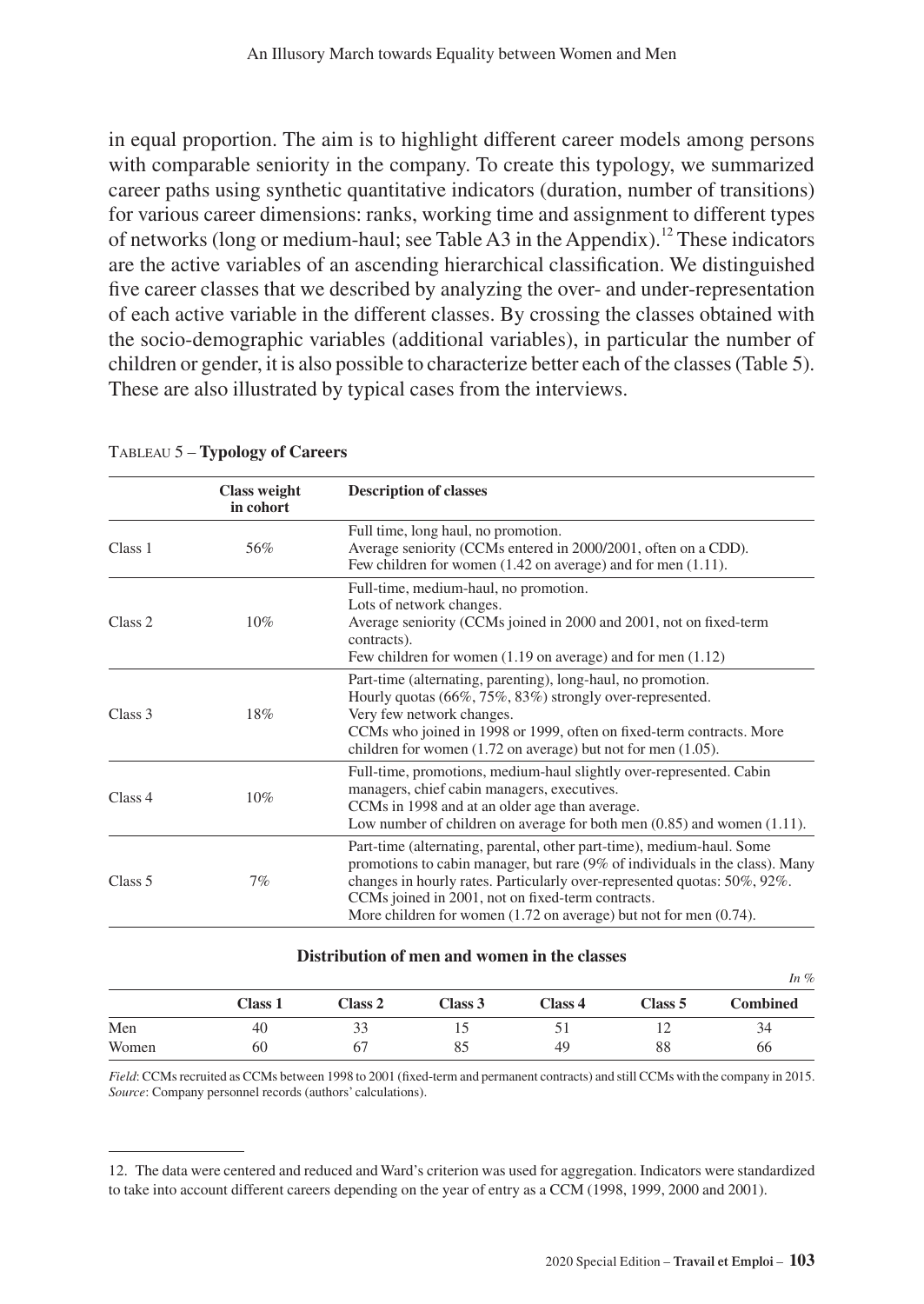The first class makes up the majority of the cohort (56%). It includes full-time hostesses and stewards, on long-haul routes, who were not promoted: 98% were still hostesses or stewards during their last year of observation. On average, 87% of their careers were spent long-haul, and 89% full-time (96% of that of men and 84% of that of women). Men are over-represented in this class: they made up 40% of the class compared to 34% of the overall cohort (Table 5). The average number of children is 1.11 for men (42% have no children) and 1.42 for women. Persons in the cohort with the least seniority (who entered in 2000 or 2001) and who started on fixed-term contracts were over-represented. This class not only includes individuals who show a certain distance to work, and who have detached themselves from career ambitions. The size of the class is also boosted by the slowdown of the company's internal labor market as of 2009. The career path of Jules, a 45-year-old steward living with a partner but without children, appears emblematic of this category. He joined the company in 1998 after obtaining an engineering diploma in aeronautical maintenance: he worked for a year and a half on medium-haul routes before moving to long-haul:

"I don't envisage this job on medium-haul. For me, that would not be interesting at all. The advantage for me is to travel, to go to places, to have a little time in stopovers..."

At the same time, he quickly became a union delegate, which enabled him to cope better with the fatigue associated with long-haul flights:

"It was too tiring. I didn't see myself doing it all my life. I would have liked to have worked alternating time like some do, but I was not earning my living enough. So I stayed there. I found this solution with the union."

After almost fifteen years, Jules presents himself as a "simple steward". He analyzes, with a certain bitterness, the interrupted dynamics of his career:

"Today, I am a steward. I had six selections to be a cabin manager, and each time, I was turned down. And I still haven't become one through seniority… With my union mandate, I have been able to negotiate a lot. All that, well they leave me alone. But now it is costing me. It's true – well, I've never really had a career."

The second class is made up of careers that were also full-time (91% of the duration of careers in this class on average), this time on medium-haul routes (more than three quarters of a career on average). This class accounts for 10% of the cohort, 67% of whom are women. The latter are therefore very slightly over-represented. Almost all of the CCMs in this class had not had a promotion (99% were still hostesses or stewards in 2015). Full-time cabin crew can choose to work in the medium-haul sector when they have children, to have as few nights away as possible in their flight schedule (this is also one of the two classes that has the most network changes: 3.4 on average for women and 3 for men). This was a choice made by Marie-Pierre, 40, cabin manager and mother of two children, who had been doing this job for fifteen years, after having obtained a Bachelor's degree in applied foreign languages. She had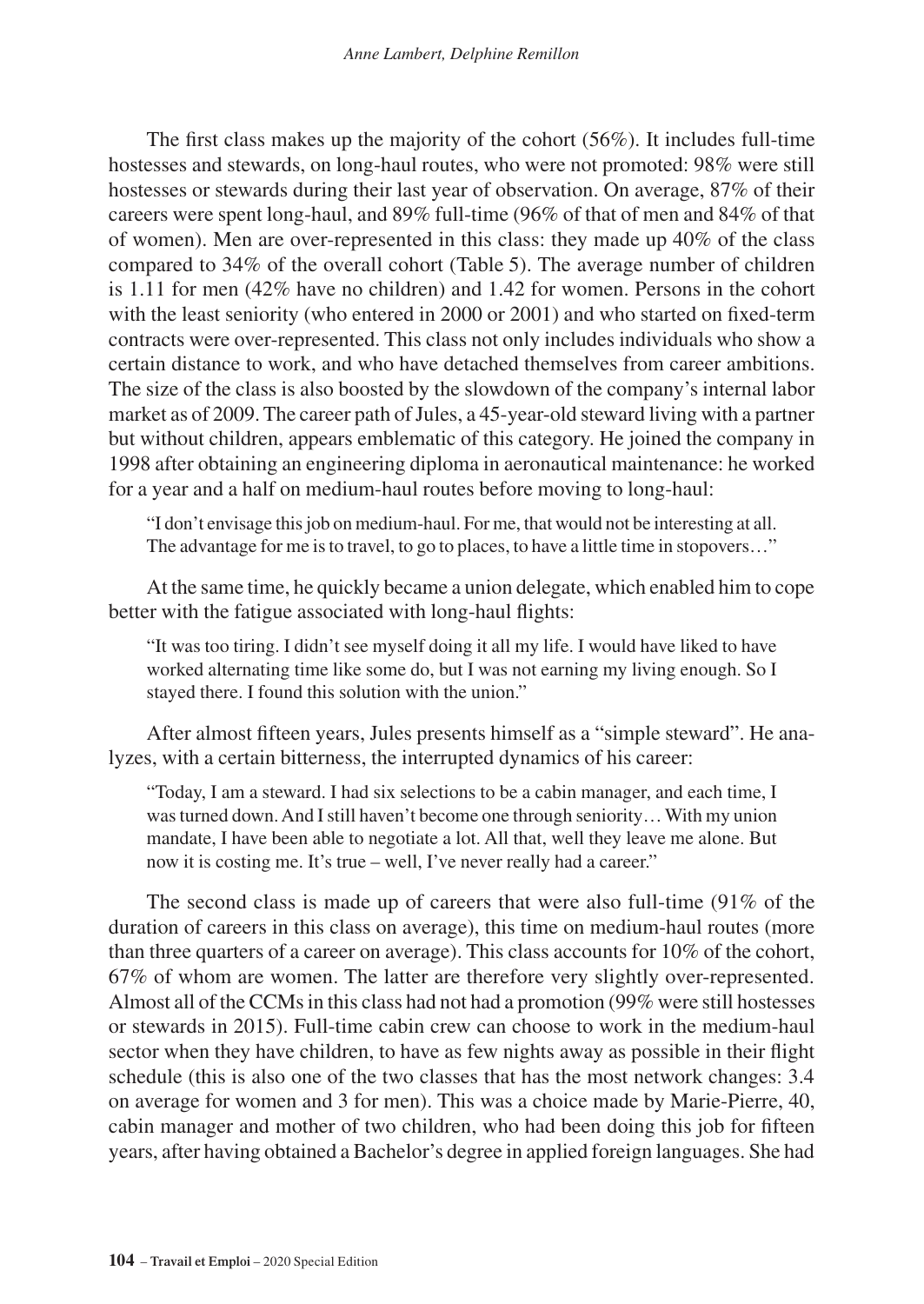flown medium-haul for a long time, and for more than three years had been working on domestic day flights:

"It was easier for me to take care of my daughters. I had asked to do mainly morning flights. It's quite intense, because we do four flights a day. It was quite... quite tiring. For the others, for my family, it was very good [*laughs*]."

She recently switched to 80% alternating time, a temporary measure of subsidized part-time work linked to over-staffing. This gave her two months "off", yet she planned to resume full-time work thereafter for financial reasons. More generally, this class includes CCMs who are still quite young in their careers (who often entered in 2001 or 2000), and who often do not (yet) have many children (1.12 on average for men and 1.19 for women), and so managed to reconcile their private or family lives with full-time work on medium-haul routes. But we can see that this position seems more tenable for men with children than for women in the same situation. In fact, men with one or two children are over-represented in this class compared to women with no or one child.

The third type of career (Class 4) covers almost all staff who were promoted, for both women and men: 93% were cabin managers in 2015, 5% were managers and the rest were chief cabin managers. Men are very largely over-represented, making up more than half of the class  $(51\%)$ . These CCMs had worked full-time for almost their entire careers (86%) and had spent a large part working on long-haul routes (71% on average). However, all of them had experienced more network changes than the CCM average, and the time spent on medium-haul routes was slightly over-represented. This is the class where the average number of networks that CCMs had worked on is indeed the highest (4). In both cases, women and men in this class had few children, which is an indication of the link between family availability and the fact of "pursuing a career": this is indeed the class where the average number of children was lowest for women  $(1.11)$  and the second lowest for men  $(0.85)$ . The oldest along with CCMs who joined the company in 1998 were also over-represented in this class, which testifies to the role of seniority (or even diploma and previous job experience) in promotions. François, 55, is characteristic of this type of career. He had been a cabin manager for thirteen years on the long-haul network, had always worked full-time since joining the company in 1998, after training as an industrial designer. He had no children, was divorced and dedicated a large part of his free time to aeronautics (he was training as a private pilot) and to horse racing. He would have liked to become an airline pilot but had failed the selection several times. In an interview, he stated he was satisfied with his work, which in his eyes combines good pay and free time:

"I often ask for flights to X because I ride a horse, it costs me a fortune. And so, to pay for my hours of riding, I go to X. I take a good book, the hotel is nice, there is a swimming pool, there is sport, I take walks outside, in a Zen park, and when I get home I have  $\in$  250 to pay for groceries."

He also enjoys cabin service, especially business class in which he often works.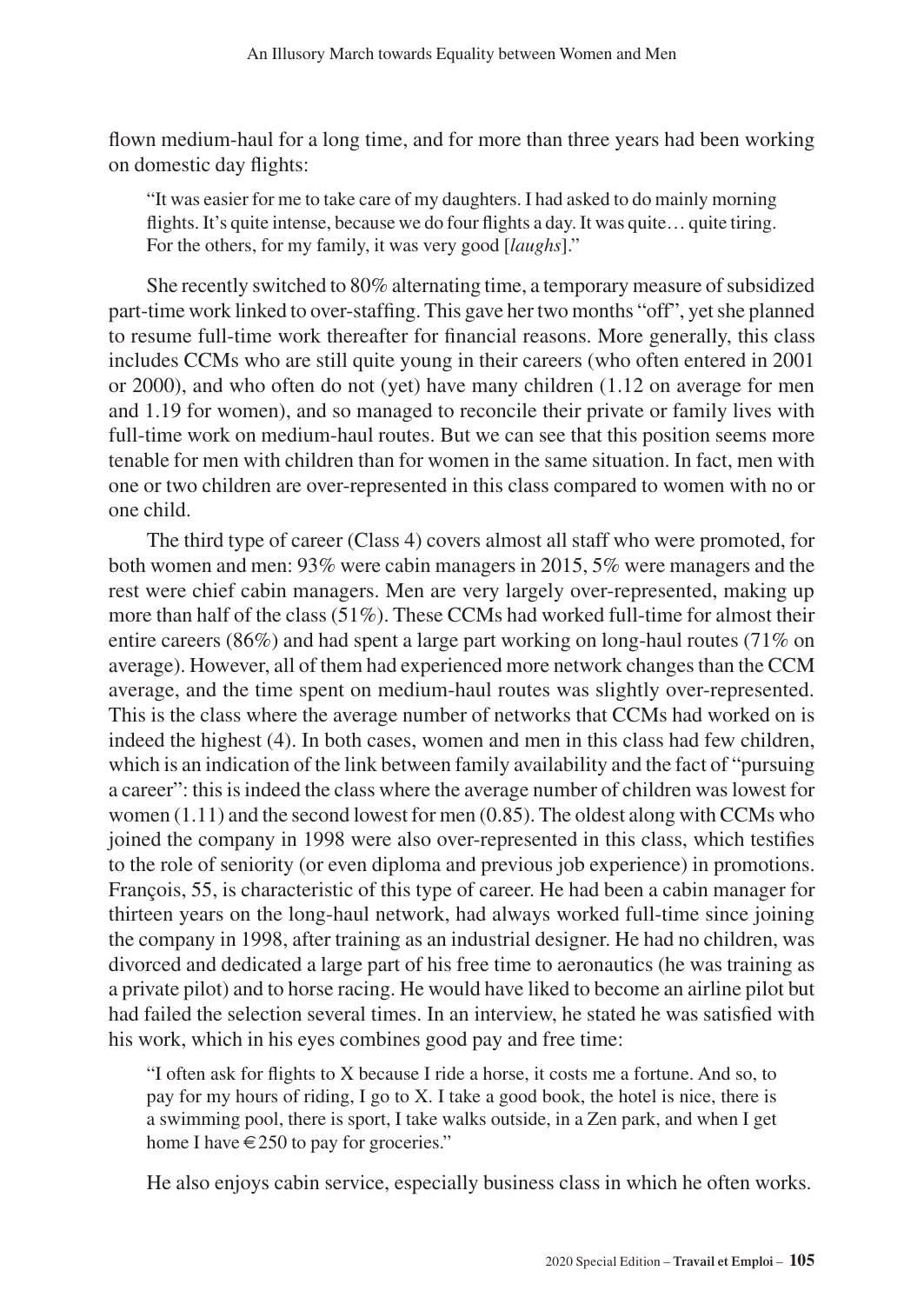The last two career types correspond to two classes in which the cabin crew frequently work part-time. Part-time work has been encouraged by the company in recent years. These two classes concern women more often than men: women represent 85% of the workforce in Class 3, and 88% of Class 5. Class 3 is a part-time class (alternating or parental time) for long-haul routes, and accounts for 18% of the cohort's workforce. In this class, the average length of time working on long-haul routes was the highest (88% of the staff careers). On average, only 35% of CCMs' careers in this class had been full-time. Medium to long part-time quotas (66%, 75% and 83%) were particularly over-represented. The crew members concerned had a higher number of children than the average: 1.05 children for men and especially 1.72 for women. Men with one child were over-represented, as were women with two or three children or more. The vast majority (99% of women and 98% of men) in this class had not been promoted. However, the CCMs who joined the company in 1998 or 1999 and who are relatively old were over-represented. The career path of Marie-Christine, 43, hostess, appears typical of this category. Joining  $X$  in 1998 on long haul routes, after obtaining a Bachelor's degree in psychology, she had three children, which had led her to stop flying for almost ten years. Returning from parental leave, she resumed her part-time long-haul activity. In her eyes, this was "why [her] career had not taken the turn that [she would] have liked". Marie-Christine finally left the company in 2015, as part of a voluntary redundancy plan, due to the lack of prospects for professional development, linked to the airline's poor economic situation and her irregular career.

The last typical career also concerns a class of part-time work (be it alternating, parental or other part-time work). But it is more atypical, covering 7% of the cohort's workforce, operating mainly on medium-haul routes. Only an average 37% of CCM careers in this class were with full-time work (40% for men and 36% for women), and three-quarters concerned medium-haul routes. The very short part-time quotas (50%) and very long quotas (92%) are over-represented in this class, the former mainly involving women and the latter men. This shows up two different uses of part-time work according to gender. For women in this class, part-time seems to be the same as classic part-time work for family reasons: also, women have the highest average number of children (1.72), and women with two, three or more children are overrepresented. Moreover, their rate of part-time work (frequently 50%) is high. Julie, 46, was a hostess who graduated from a second tier business school. She is divorced and the mother of two teenagers. She has worked part-time on medium-haul since the birth of her daughter. She worked 75% for twelve years, to the detriment of promotion:

"I always worked 100% until Juliette was born in 2004. And I almost went to working 66%. And, then as I got divorced, I said: 'No, no, no, this isn't going to be possible. I'll try to stick to 75% and that's it.' I stayed at 75%. […] I have been able to manage the children since I was divorced, having joint custody. But as I'm not on 100%, I never made it to being a cabin manager, because, well, I have the hostess seniority which allows me to have a little more… For the rest, it's a choice of life. For me, being promoted was not an end in itself. My personal life was more important."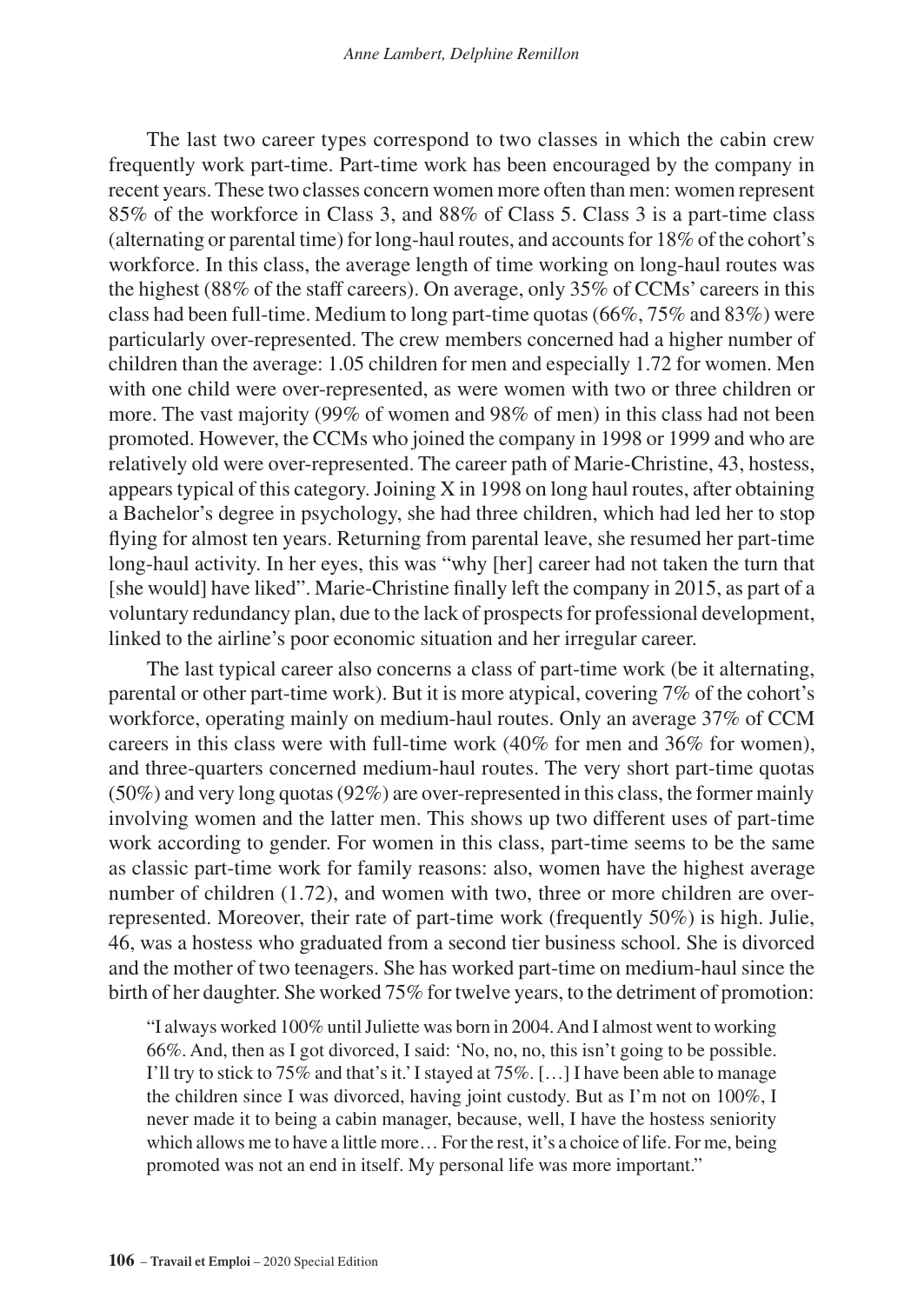The men who belong to this class have a relatively atypical profile: they work part time, on short or long hourly quotas (50%, 75% or even 92%) but obviously not for family reasons since childless CCMs are over-represented in this class: the average number of children for men in this class is 0.74, the lowest of all classes. In addition, they work alternate time or part time. For staff representatives and management alike, this provides a "month for surfing" that men devote to their leisure activities. The CCMs who entered the company more recently (in 2001) and the older staff are overrepresented, it is possible that these men have responded to the company's recent incentives to work part-time, in order to combine a leisure activity or a second professional activity with their main job. Some stewards have thus developed paid activities on the side, in real estate brokerage, sports coaching or even in the hotel industry, which require a regular but not continuous presence with customers and clients, and which can be managed with flying on routes that have limited time differences. This investment in ancillary activities is probably to the detriment of their career advancement within the company, as the vast majority of CCMs in this class (91%) have not had any promotion. That said, men in this class make up the majority of the very few flight attendants who are promoted to cabin manager.

This classification therefore makes it possible to distinguish different types of careers and to show that CCMs who do manage to make a career in this cohort are more generally childless and therefore able to be available for the company (to fly full-time, to make frequent network changes, etc.). Women work part-time much more frequently than men, on long or medium-haul flights, primarily for family reasons. This is also the case for some (very rare) men following part-time careers, on long haul flights. By contrast, the part-time careers of men on medium-haul routes seem to be due to other reasons: these childless stewards choose to invest their time in additional income-generating or leisure activities, rather than in pursuing a career in the company. Finally, we note that stewards with children are more successful than hostesses in the same situation in continuing to work full-time: in the two full-time work classes without promotions (classes 1 and 2) the average number of children is highest for men; while for women it is highest in the two classes of part-time work (classes 3 and 5). This persistence in full-time work provides stewards with higher pay, even if it does not allow them to get promoted – for the time being.

## **Gender Rules: The New Promotion System Accentuates Inequalities between Women and Men**

The different career models and promotion opportunities, as identified in the above analysis, are linked to the rules governing advancement.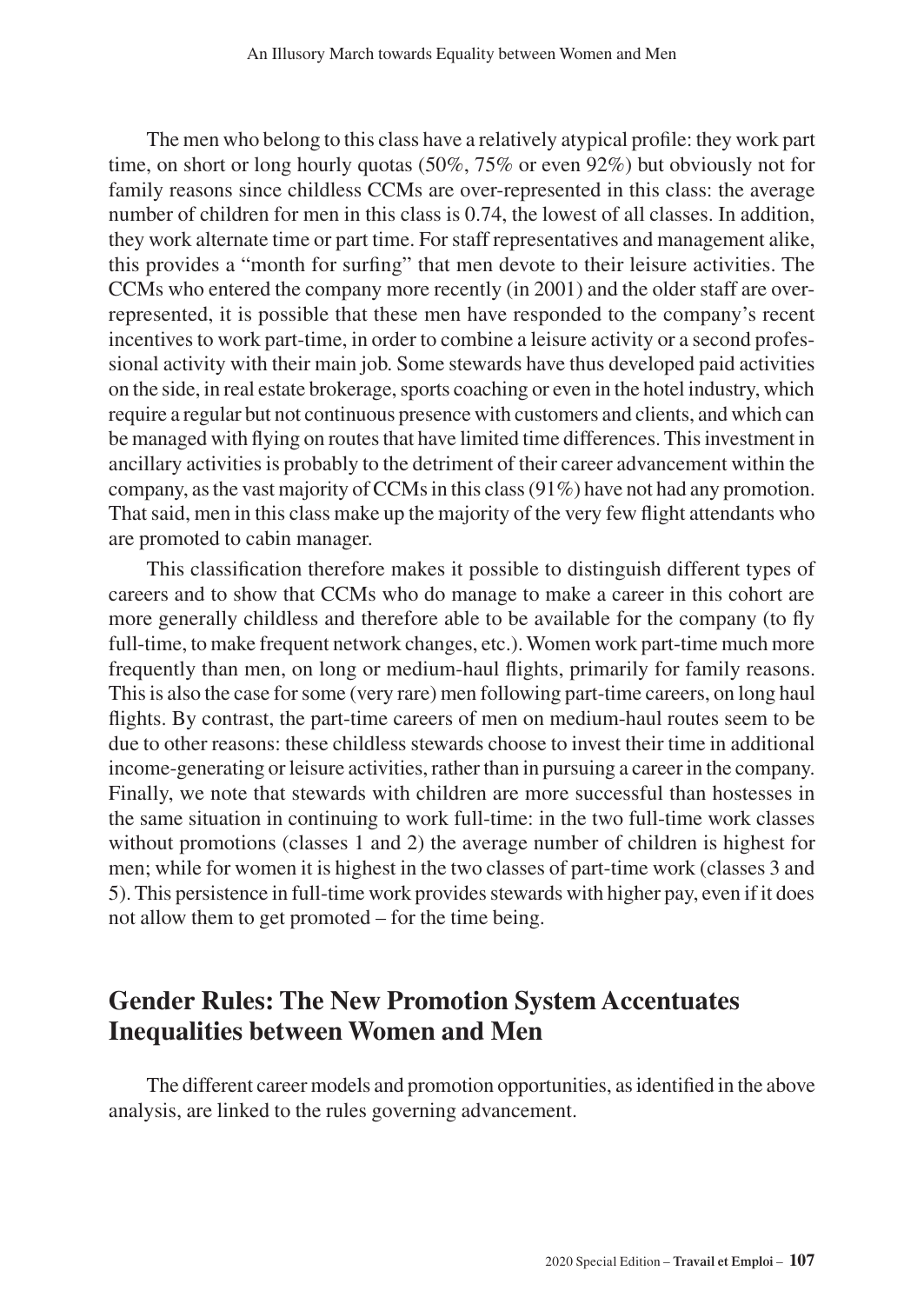#### **Selection Procedures and their Evolution**

The analysis of selection procedures for promotion clarifies the role of gender norms and organizational constraints in the shaping of career inequalities. Promotion to the ranks of cabin manager and chief cabin manager takes place in two phases: eligibility and admission. Initially, CCMs must meet the regulatory, eligibility conditions for promotion: they must have the required seniority; have applied by registering for the annual promotional campaigns; and have not failed any language tests or aviation safety/security tests in the twenty-four months preceding the closing date for registrations. Finally, candidates must not have received any "unfavorable opinion" from their division managers: opinions being "based on objective and precise data from candidates' professional records, including in particular in-flight assessments and instruction flights over the past two years".

Candidates whose application is declared "admissible" during the admissibility phase then undergo a day of "testing", including so-called "qualitative" tests with "in-situ simulations" and "verification of professional knowledge". A comparison of different CCM collective agreements shows that the nature and content of these tests have varied significantly over time, with the proportion of criteria aimed at assessing technical skills (level of English, safety and aviation safety tests, group simulation tests) taking up less space in comparison to tests intended to assess employees' degree of personal motivation and commitment to work. Thus, "professional group and/or individual tests" have been gradually included, as has a motivational interview conducted by a recruitment officer belonging to an external organization and by a cabin crew member (following the 2003 CCM collective agreement). During the examination of candidates' records by the joint committee in charge of promotions,13 the report produced at the end of the individual interviews is used as supporting material in a candidate's record, in which all her or his actions in the company are recorded, including, in particular: not having refused a promotion beforehand; not having been subject to disciplinary sanction; the absence of "critical absenteeism"; and not having received a negative opinion from a division head. Also included in candidates' records are all the written contributions that CCMs have been able to submit, on a voluntary basis, to sector managers, aiming for example to improve on-board service or documenting any flight incidents. These "memos" or "reports" are produced at the initiative of employees. They are not mentioned in the collective agreements covering CCMs, but they are taken into account in individual evaluations as an indicator of the knowledge of the staff's working environment, as well as an indicator of employee motivation.

These changes took place in a context in which the seniority promotion system has been partially replaced by a promotion system based on "choice", concerning 25% of the staff promoted. In 2003, this system was extended to half of all promotions. For each selection campaign held by the airline, a list of eligible candidates is thus established which includes 50% of the positions offered according to the descending

<sup>13.</sup> The joint committee is made up of the Director of Human Resources for CCMs and union representatives.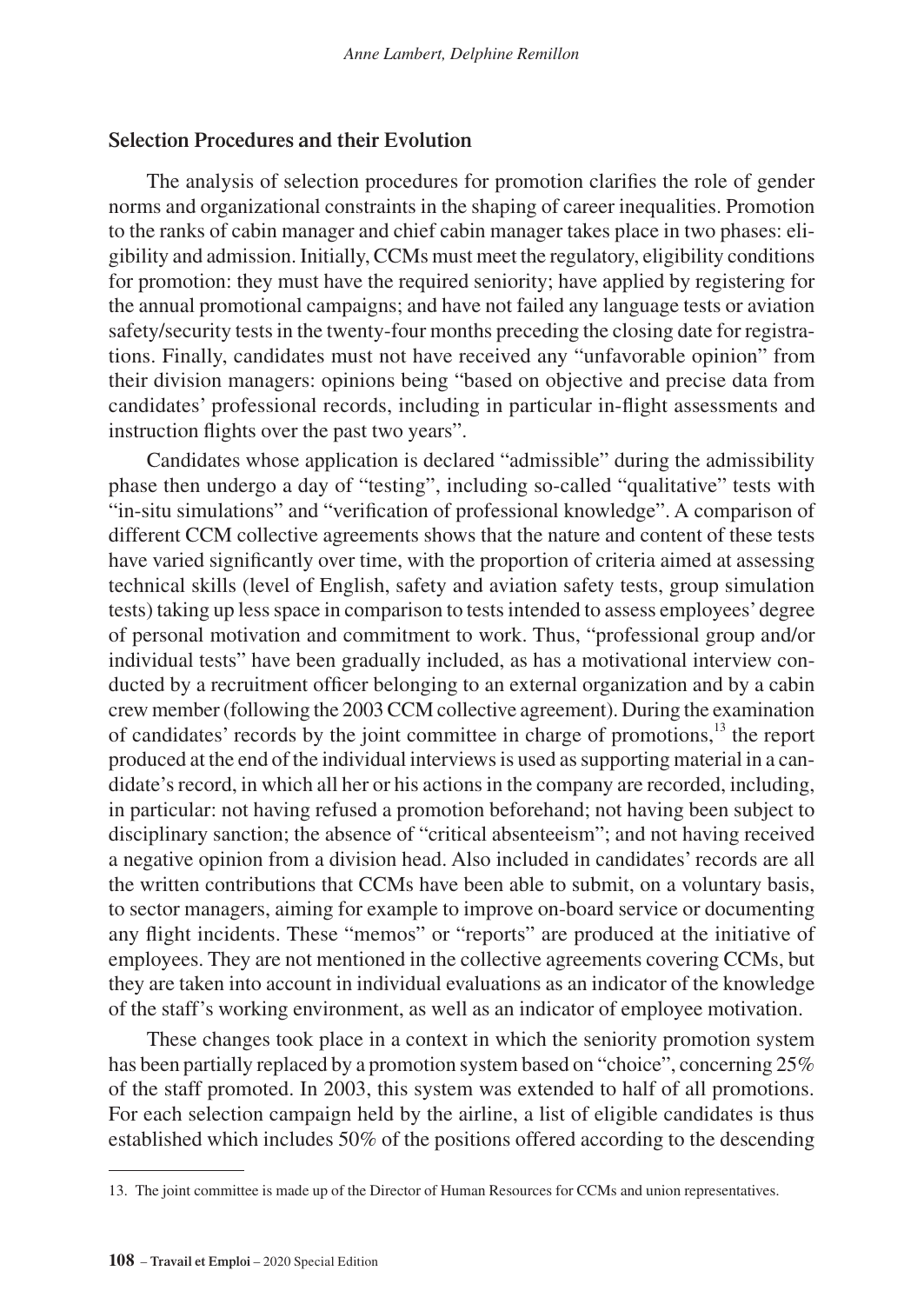order of CCMs' seniority, and 50% of the positions offered "according to the choices of the management". In other words, CCMs do not apply, but are put forward for selection by their superiors, with division managers then being responsible for examining candidates' records and defending them before the joint committee.

The data show that this new method of selection reinforces certain career inequalities. While average seniority at promotion was the same for women and men during the first period (1998-2002), during the second, promotions based on choice expanded, and men were promoted on average with less seniority than women, regardless of rank. In addition, at the rank of cabin manager, which makes up the vast majority of promotions due to the firm's job structure, the percentage of women among those promoted decreased very slightly between the two periods, in a context in which the absolute number of employee promotions fell. For 2015 alone, when the last selection for cabin managers took place in the company, detailed figures show that 45 women were promoted to cabin manager on the basis of seniority, compared to 49 men. By contrast, only 15 women were promoted to cabin manager through "choice", compared to 49 men.<sup>14</sup> Thus, the promotion system based on choice seems to have reinforced the weight of gender norms: it accentuates the role of internal social capital within the company, which women have more difficulty in accumulating structurally.

## **From Selection to Self-Selection**

Several filters seem to play a particularly powerful role upstream and downstream of the selection process itself. First, the self-elimination of women from selection processes is fueled by career management policies and by the rules surrounding promotion. Indeed, newly-promoted candidates are assigned to medium or long-haul routes, according to the needs of the company, and lose the possibility of flying parttime during the first year of their tenure as cabin managers. They also have no choice about geographic area of their flights. Moreover, newly-promoted staff lose seniority benefits for leave requests and scheduling arrangements. Due to this constraint, many women do not enter promotion campaigns, in order not to destabilize the often complex family organization they have managed to implement with their friends and relatives to make up for their absence when flying (LAMBERT, 2018). Recent studies (LESNARD, 2009; Pailhé, Solaz, 2009; Brousse, 2015; Villaume, Virot, 2016) have recalled that mismatches in individual and marital timetables weigh particularly on women who manage the continuity of running households, even if men appear to be more involved in parental work when mothers have atypical schedules: "the fathers mainly play a role of being [temporary] care takers of children" (Briard, 2017, p. 1).

Indirectly, greater competition in the airline's internal labor market, linked to the reorganizations undertaken by since 2009, seems to limit women's enrollment for promotion selection. The continued deterioration of the company's turnover since

<sup>14.</sup> The human resources department accepted to provide staff data broken down between these two forms of promotion, but only for the year 2015.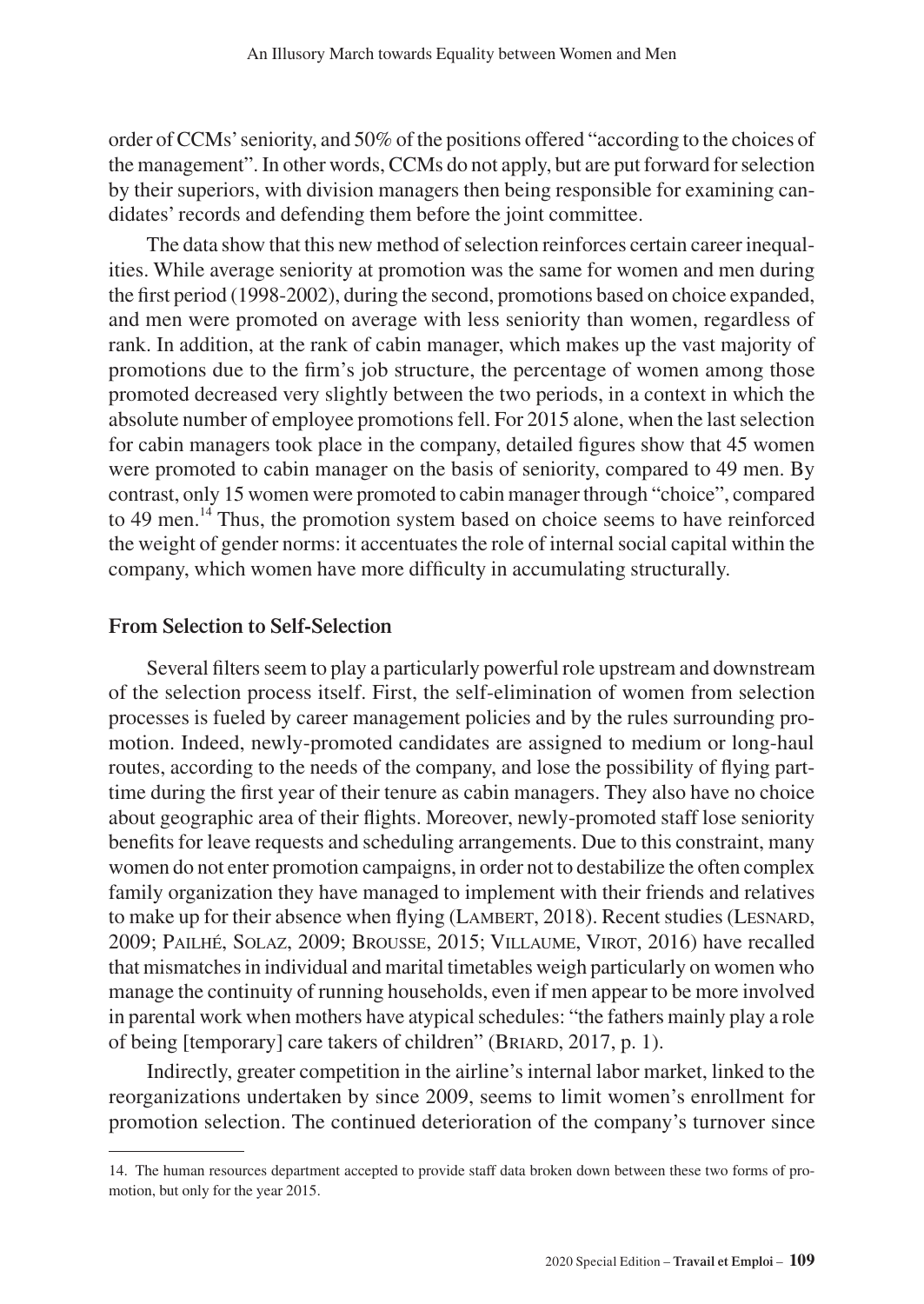2005 has slowed down promotion campaigns, lengthened seniority lists and toughened competition between CCMs (a recurring subject of discussion in airplane cabins). Women seem less willing to apply for promotion, being more exposed to gendered socialization at school or at home, and so shy away from professional competition. This was clearly indicated in the interview with Valérie, 40, a long-haul hostess, holder of a BTS diploma in international trade:

"And have you passed selection to become a cabin manager or… ?

– No, not at all. […] There is clearly no room for that at the moment, as they are sacking people through voluntary redundancy plans, well, there are less places. So, on this, I have other priorities."

Moreover, women are fully aware of the role of peer co-optation, and recognize that passing technical tests is a necessary, but not sufficient, condition for promotion. They thus criticize certain informal aspects of this selection in the name of moral values they consider as superior. Émeline, 40, a hostess on long-haul routes with thirteen years of seniority, stated clearly that she values solidarity between cabin crew rather than competition, self-promotion and denunciation. She is thus representative of the way women withdraw from competition:

"There is a lot of denunciation, [by] people returning from flights: 'I'm coming back from this flight, it was great and all. But at the same time, I noticed that on this flight, the chief cabin manager, this happened, she managed the thing badly.' And bang, go on and I'll snitch on you! You don't even need to make an appointment. You go up to see your sector manager, there is always someone. And these people are then chosen on the basis of their records to become a cabin manager or chief cabin manager. It makes up record, like 'I'm involved, blah blah blah'… Our managers are quite fond of this kind of thing. Because that's the way it is: they have to find 25 hostesses among 13,000! That's why considering a career in all that – it's not my thing. No thanks."

(Emeline, 40, long-haul hostess, married, childless, business school graduate)

Finally, women tend to internalize the idea of their limited chances of professional success more than men do, given the context of fewer promotion campaigns. But they also reject certain aspects of the selection process. Some women who are promoted even attribute their success more to luck than to individual technical and managerial skills. This is not the case for men who have been promoted, as shown by comparing the following two extracts from interviews carried out with two cabin managers, promoted on the basis of "choice" in 2015. Marie-Pierre, 40, with a BTS as a trilingual secretary and a Bachelor's degree in applied foreign languages, joined the company at the age of 25. She was struggling in taking on her new role as cabin manager, while also keeping some distance with the careerist dimension of her promotion:

"I accepted the promotion. But it's really a fluke when you are promoted through 'choice'. I had just happened to fly with my instructor two months in a row, otherwise he wouldn't have known me. I flew with him two months in a row and we got on well. There are some people who don't see their instructor for years! But for the rest, I'm not a super hostess. I don't make a big deal [about the job]. I'm very nice to the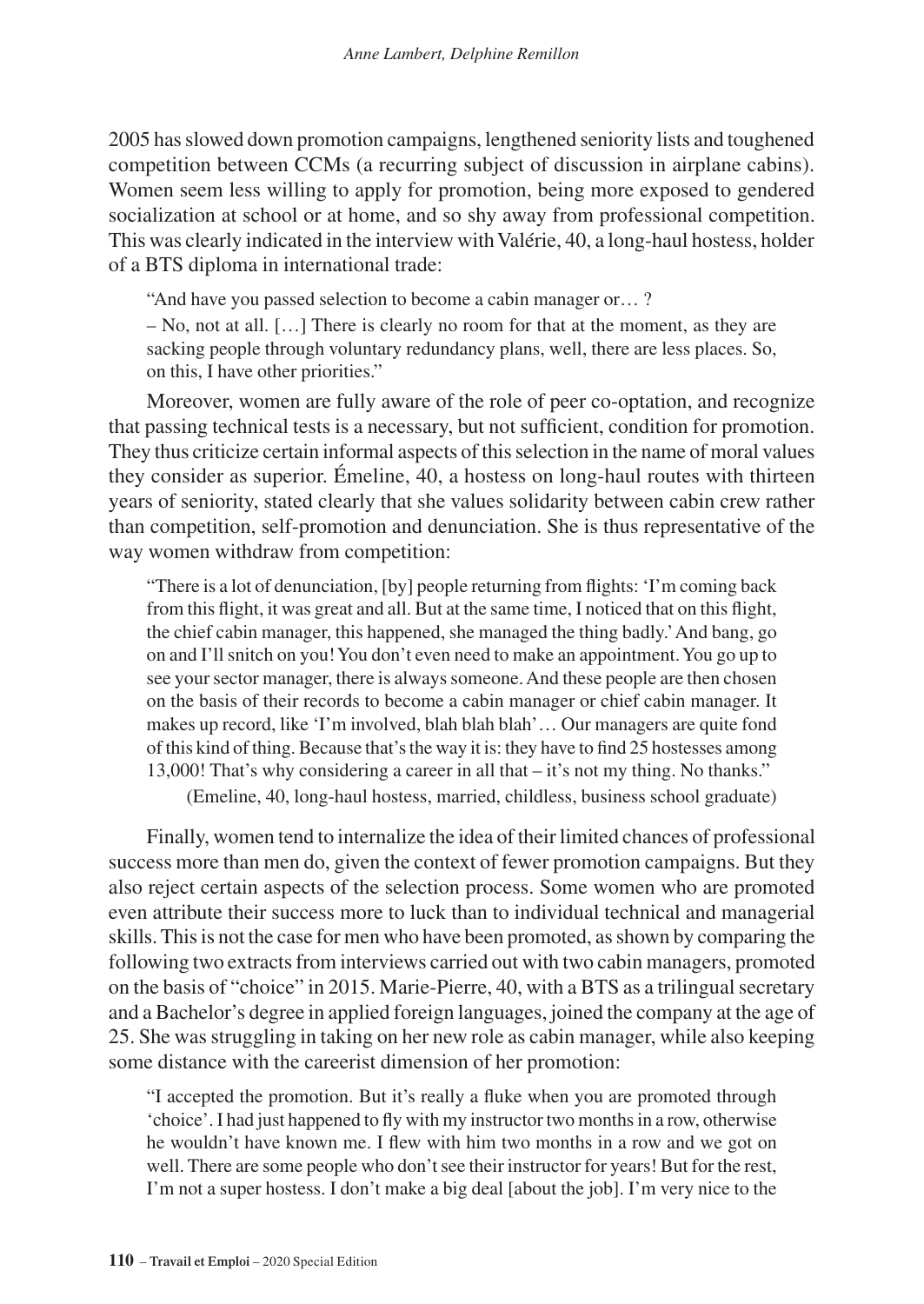people on board, yes, but I'm not here to get ahead…, I don't go down and kneel. I don't have a career plan."

(Marie-Pierre, 40, cabin manager, married with two children)

By contrast, Stéphane, a 40-year-old steward, was openly happy with his promotion. It was a goal he had set himself. He is sure of his relational and managerial skills and draws on colleagues' opinions to justify his professional success, apart from his sector manager's decision:

"I'm young and on seniority, I surely wouldn't have been promoted. So, it was only by 'choice', and therefore the choice of the management. So, my instructor had to coach me, to introduce me in Paris. And it went well. For me, in any case things have always gone very well, always. There are always people who question the choices. Why him, why not me? For me, legitimacy was never in doubt. On the contrary, people told me: 'It's normal, we are happy for you. You will be a cabin manager. You deserve it a hundred times.'

– And concretely, how did things go?

– So, the manager sees it in your investment, in your professional record, he sees you when he comes on board to see you working. So, he looks at the position you have in the team, the distance you have with the job, the way you speak, the interaction you have with customers, with the crew. He looks at all of that. In my case, she said to me: 'If there is one, it will be you.' Beforehand, I did what was necessary, that is to say I worked for my record for ten years; I invested myself in many missions for the company. I trained for five years. I participated in training courses. I am 100% on the job. You see? As it has been a goal I wanted to achieve."

(Stéphane, 40, cabin manager, without children)

## **"Reporting to Office": the Conditions for Accumulating Social Capital**

Analyzing the effects of the worsening economic context on the selection processes (and self-elimination) of women should not lead to ignoring the structural effects that persist and that are linked to the composition of the group of local managers – sector executives and instructors. The share of men increases going up the ranks (Table 1). Moreover, the introduction of promotion by 'choice' has reinforced the weight of local managers and co-optation by peers in the promotion process. Cécile, 54 years old, who was promoted late from hostess to cabin manager, after having suffered a first refusal of support from her superiors, points to the determinig role of her sector manager and interpersonal affinities in the chances of getting a promotion:

"In 2007, I passed the cabin manager selections. I had the necessary qualifications, but I was not chosen because my manager told me: 'We don't know you at the office; I can't pass you.' So, I said, 'Listen, I'll never pass then, because I have a life, when I get back from flights, I go home. I'm not going to hang around the office.' And I then went to see my new manager, and she got me promoted on 'choice'. She was very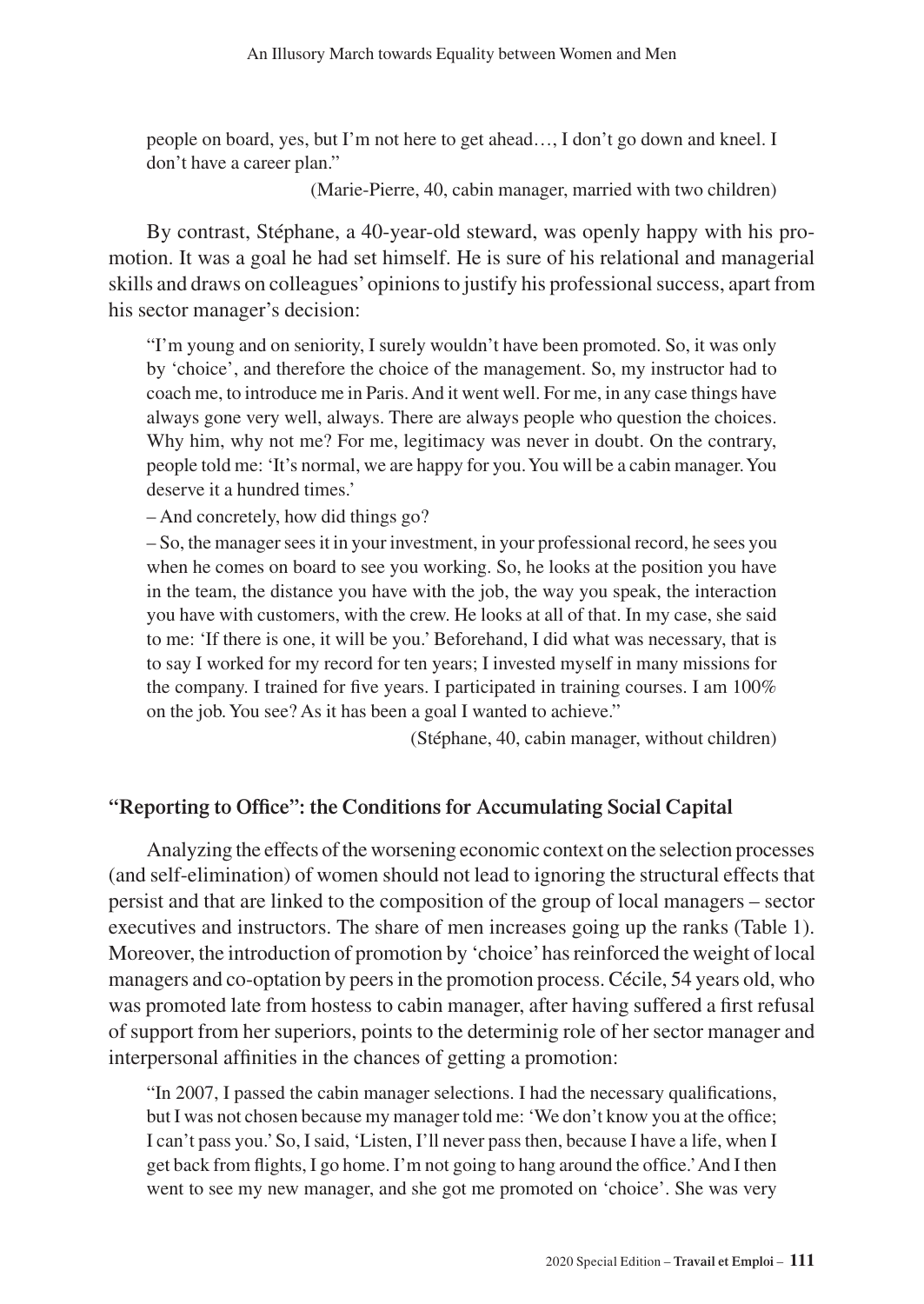austere, very severe… I don't know, maybe, precisely, she was less into cronyism, you see. She was fair."

(Cécile, 54, cabin manager, married, one child, a Bachelor's degree in geography)

The importance of local managers thus raises the question of the conditions for accumulating relational capital within the company, which is necessary for promotion. In fact, hostesses and stewards are all the more likely to be spotted and promoted by the hierarchy if they work full time, in a sector where checks and in-flight controls are frequent. This may also partly explain the negative effects which time spent on long-haul routes has on the chances of promotion (Table 4). According to an interview carried out with a manager in the HR department, people on medium-haul routes often have the most "complete" records (containing more reports), than persons who fly longhaul: as the flights are shorter, the chances of flying with a manager are indeed greater.

But the in-flight evaluation and the proper execution of one's duties are not enough to guarantee promotion. Candidates must also provide proof of willingness to work, assessed in terms of the time worked on the one hand (limited absences, etc.), as well as their material and moral investment in the life of the company (participation in continuous training, writing memos aimed at improving the quality of service on board, volunteering to do replacements outside mandatory availability periods; for example during activity peaks at Christmas, during school holidays, etc.).

"I applied for the selections to become cabin manager. But now, there haven't been any for seven years. So, I got the marks, what was needed and all. Yet few people were admitted… and the problem is that when you're a mother, often, when a child is sick, it's the mothers who take parental sick leave [to look after the child]. In our case, I ask for them. So suddenly there are stoppages, work stoppages too. And when you're single, a single man, well… the result is that in Nice, they chose a man… I'm not making any value judgements; it's just an observation. But in fact, this is also the reality. When you're single, you have more time to devote to the company than when you have a family life... Even if you love what you do, it's more difficult."

(Noémie, 38, medium-haul hostess, married with two children)

Finally, the possibility of mobilizing "personal" time for the company, in order to do the relational work necessary for promotion, amplifies gender inequalities in a professional context in which employees live far from their airport base and do not have access to fixed office space. This situation recalls more broadly the question of employees' "biographical availability". The fact of spontaneously reporting "to one's sector" after each flight, in the offices occupied by the managers of a CCM's home division, increases the chances of being identified as a serious employee involved in the life of the company, and worthy of promotion – although the rules relating to flight service do not require this.<sup>15</sup> The interviews show how "dropping by the office", as the expression goes, is an essentially male activity. Reporting on one's activities to colleagues and fleet managers, beyond the mandatory summons and annual interviews

<sup>15.</sup> CCMs go on board from a specific building, where they clock-in and clock-out after every flight.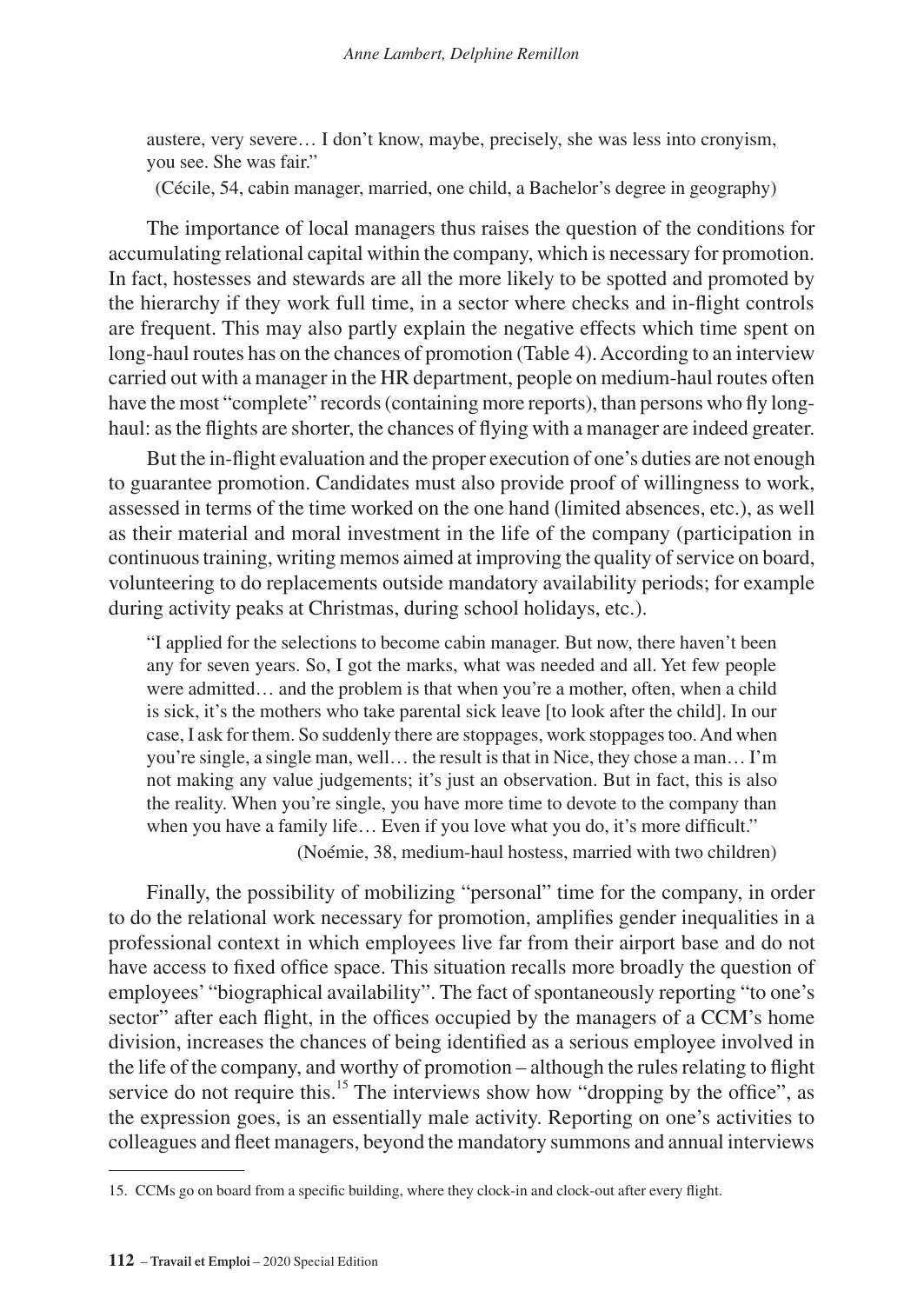was more often done by men than women, on the basis of the interviews we conducted. Few women say they "drop by the office" when they return from their flights, even though they are familiar with this informal practice and are aware of its importance for career advancement. Women are far more likely to go directly to their cars in the airport basement car parks, without "going upstairs", so that they can pick up the children in daycare or take over from a nanny or a spouse who has been busy at home for several days.

The availability of time for work is therefore central to analyzing career dynamics. Indeed, its role in career advancement even appears to have been reinforced by the promotion rules and the socio-demographic composition of the company's sector managers, who are mainly men.

بحہ

In sum, this article describes the *trompe l'œil* process at work when considering the gender gap between cabin crew members (CCMs) in air transport. The data on the flows of entries, exits and the stock of women and men CCMs, at different dates, show a degree of convergence in the careers of women and men over time. This has occurred concomitantly to changes in the company's economic situation and its HR policy, leading to: i) an increase in the proportion of men in hiring; ii) a convergence in the entry and exit conditions of the company, for both genders, in a context of scarce hiring and increased departures (higher entry ages, voluntary redundancy plans which become the main reason for leaving for both men and women); and iii) the expansion of part-time work for all the employees. We also observe an undeniable increase in the proportion of women in management positions, for the generations who arrived before the 2000s, or even before the 1990s. This is synonymous with a relative erosion of the glass ceiling, and it is largely explained by changes in the demographic composition of CCMs, as well as the promotion rules in force: a proportion of the many women recruited in the past automatically gained access to in-flight management positions due to seniority.

Yet the chances of promotion remain lower for women. Moreover, a change that *a priori* is independent of equality issues between genders, such as the development of promotions based on "choice" (*i.e.* selection), has tended to reinforce the inequalities between women and men, despite the company's policy of supporting professional equality. The unequal "biographical availability" of women and men in fact results in different career paths, in particular as women opt for more part-time or medium-haul routes, and make investments in the company that are less favorable to promotions. Indeed, women even self-eliminate with respect to promotion procedures. While it would be wrong to say that the issue of biographical availability does not affect men's careers (see for example the different promotion speeds among men depending on their number of children), women and men do not manage the articulation between this particular job (characterized especially by nights away and atypical schedules) and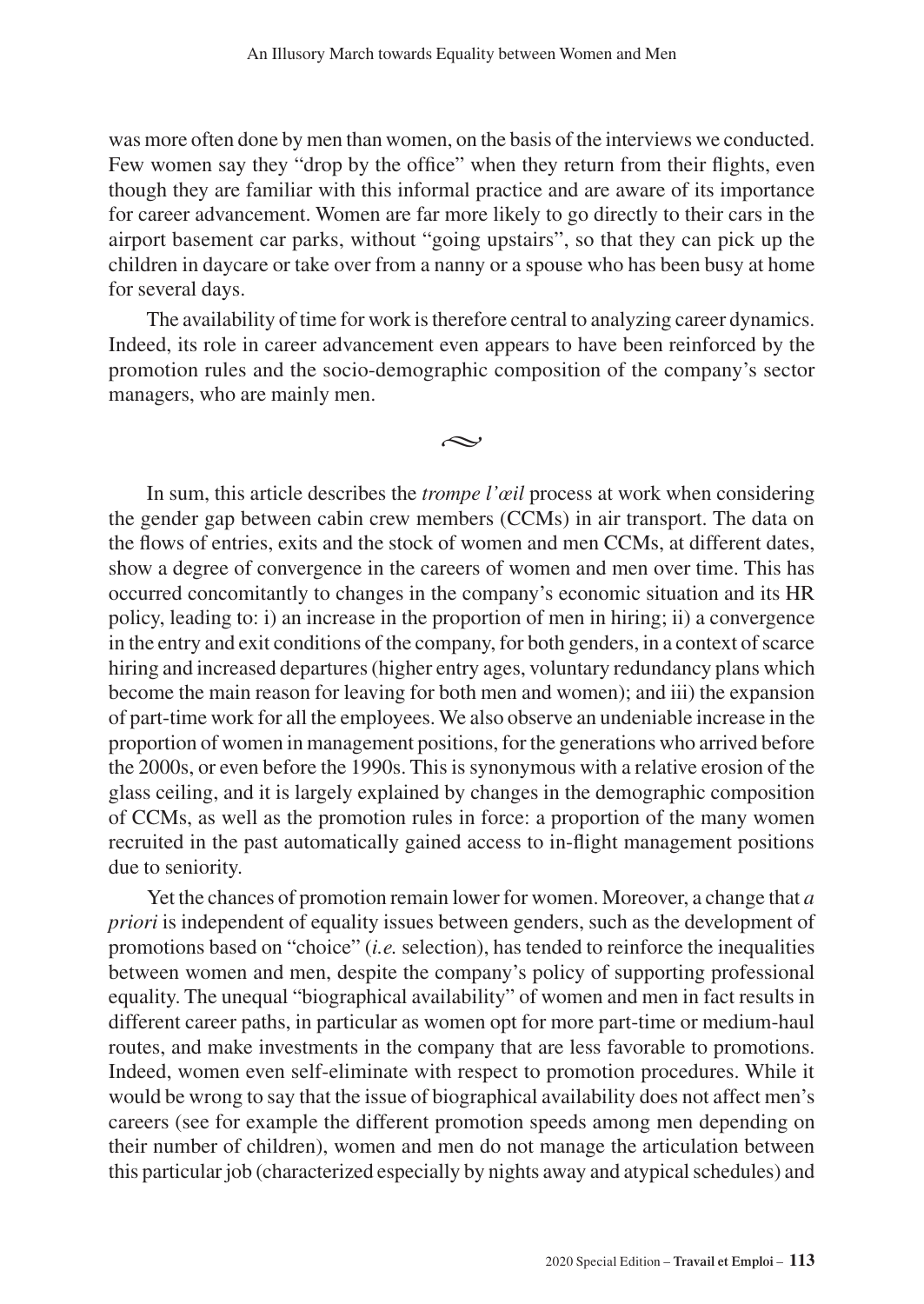their personal lives in the same way: a greater proportion of stewards than of hostesses remain childless, and women leave the profession more frequently by resignation than men do, fairly early in their careers. In addition, almost all women with children who remain in the profession move to part-time work, reducing their chances of promotion. This is what our analysis of career developments of a cohort of cabin crew members recruited at the turn of the 2000s has shown, along with a set of biographical interviews.

The legal requirements and injunctions concerning professional equality have therefore not made it possible to reduce significantly career differences between women and men in the company. "Gender performance" (SCHÜTZ, 2012) is said to be more favorable to the hostesses than stewards in aircraft cabins, yet actually plays a secondary role in career advancement, compared to other factors that meet the company's needs. These include accepting the strong flexibility of flight schedules linked to the cyclical nature of the airline activity, as well as accumulating relational capital with colleagues and local management.

## **References:**

Acker, J. (1990). "Hierarchies, Jobs, Bodies: a Theory of Gendered Organizations." *Gender and Society,* (4)2, 139-158.

Alber, A. (2013). « Un plafond de verre plus bas dans la fonction publique ? Une comparaison public/privé de l'accès des femmes aux fonctions d'encadrement. » *Travail, genre et sociétés*, 30, 131-154.

Allison, P. D. (1982). "Discrete-Time Methods for The Analysis of Event Histories." *Sociological Methodology*, 13, 61-98.

Angeloff, T., Arborio, A.-M. (2002). « Des hommes dans des "métiers de femmes" : mixité au travail et espaces professionnels dévalorisés. » *Sociologia del lavoro*, 85, 123-135.

Angeloff, T., Laufer, J. (2007). « Genre et organisations. » *Travail, genre et sociétés*, 17, 21-25.

Barnier, L.-M. (1997). *Personnels navigants commerciaux : valorisation et dévalorisation du travail*. (Mémoire de DEA de sociologie, Université Paris X – Nanterre).

Barrault-Stella, L. (2014). « Former de bons représentants. Les apprentissages militants formels et informels au sein d'une association de parents d'élèves. » *Les Sciences de l'éducation – Pour l'Ère nouvelle*, (47)1, 95-115.

Bonanno, A. (2014). *Le Temps de s'organiser. Une ethnographie des dispositions temporelles des contrôleurs/ses de train*. (Mémoire de master 2, EHESS/ENS).

Bouffartigue, P. (2012). « La disponibilité temporelle au travail: nouvelles formes, nouveaux enjeux. Temps de travail et travail des temps. » Colloque du CRES, Strasbourg, France : <https://halshs.archives-ouvertes.fr/halshs-00731732/document>, consulted January 29 2021.

Briard, K. (2017). « L'articulation des temps parental et professionnel au sein des couples: quelle place occupée par les pères ? » *Dares analyses*, no 58.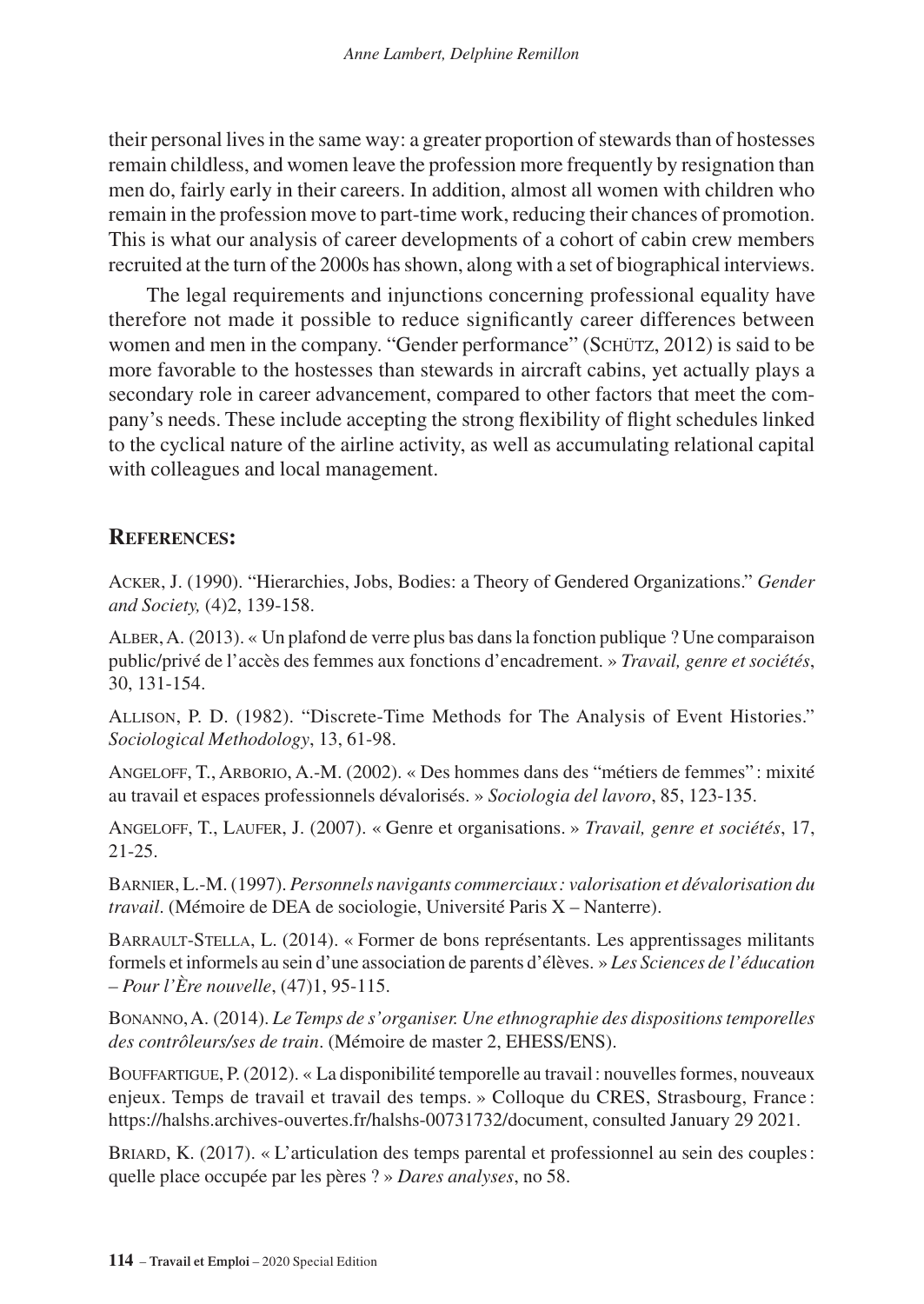Brousse, C. (2015). « Travail professionnel, tâches domestiques, temps "libre" : quelques déterminants sociaux de la vie quotidienne. » *Économie et statistique*, 478-479-480, 119-154.

Buscatto, M., Marry, C. (2009). « Le plafond de verre dans tous ses éclats. La féminisation des professions supérieures au xx<sup>e</sup> siècle. » Sociologie du travail, (51)2, 170-182.

Buscatto, M., Fusulier, B. (Eds.) (2013). « Transgresser le genre au travail: des hommes dans des domaines professionnels "féminins". » *Recherches sociologiques et anthropologiques*,  $(42)2.$ 

DEVETTER, F.-X. (2006). « La disponibilité temporelle au travail des femmes : une disponibilité sans contrepartie ? » *Temporalités* [online], 4: [https://doi.org/10.4000/temporalites.366.](https://doi.org/10.4000/temporalites.366)

Dunezat, X. (2006). « Le traitement du genre dans l'analyse des mouvements sociaux: France/ États-Unis. » *Cahiers du genre*, hors-série no 1, 117-141.

Florence-Alexandre, H., Ribeill, G. (1982). *Le Personnel des compagnies aériennes. Les évolutions majeures de l'après-guerre à nos jours. Déterminants techniques et économiques. Conséquences professionnelles*. Paris: Mission de la recherche, ministère des Transports.

Fremigacci, F., Gobillon, L., Meurs, D., and Roux S. (2016). « Égalité professionnelle entre les hommes et les femmes: des plafonds de verre dans la fonction publique ? » *Économie et statistique*, 488-489, 97-121.

Guichard-Claudic, Y. (2006). « Homme en mer, femme à terre. Petits arrangements avec la dissymétrie. » *Cahiers du genre*, 41, 23-47.

Guichard-Claudic, Y., Kergoat, D., and Vilbrod, A. (Eds.) (2008). *L'Inversion du genre. Quand les métiers masculins se conjuguent au féminin et réciproquement*. Rennes: Presses universitaires de Rennes.

Guillaume, C., Pochic, S. (2007). « La fabrication organisationnelle des dirigeants. Un regard sur le plafond de verre. » *Travail, genre et sociétés*, 17, 79-103.

Haicault, M. (1984). « La gestion ordinaire de la vie en deux. » *Sociologie du travail*, (26)3, 268-277.

Hochschild, A. R. (2017) [1983]. *Le Prix des sentiments. Au cœur du travail émotionnel*. Paris: La Découverte.

Lambert, A. (2018). « Les incidences biographiques du travail mobile. Configurations familiales et rapports de genre. » *L'Année sociologique*, (68)2, 315-340.

Laufer, J. (2005). « La construction du plafond de verre: le cas des femmes cadres à potentiel. » *Travail et Emploi*, 102, 31-44.

Lesnard, L. (2009). *La Famille désarticulée. Les nouvelles contraintes de l'emploi du temps*. Paris: Presses universitaires de France.

Louey, S., Schütz, G. (2014). « Les effets de la mixité au prisme du corps et de la sexualité : les hommes dans les métiers d'accueil. » *Travail et Emploi*, 140, 5-19.

McAdam, D. (1986). "Recruitment to High-Risk Activism: The Case of Freedom Summer." *American Journal of Sociology*, (92)1, 64-90.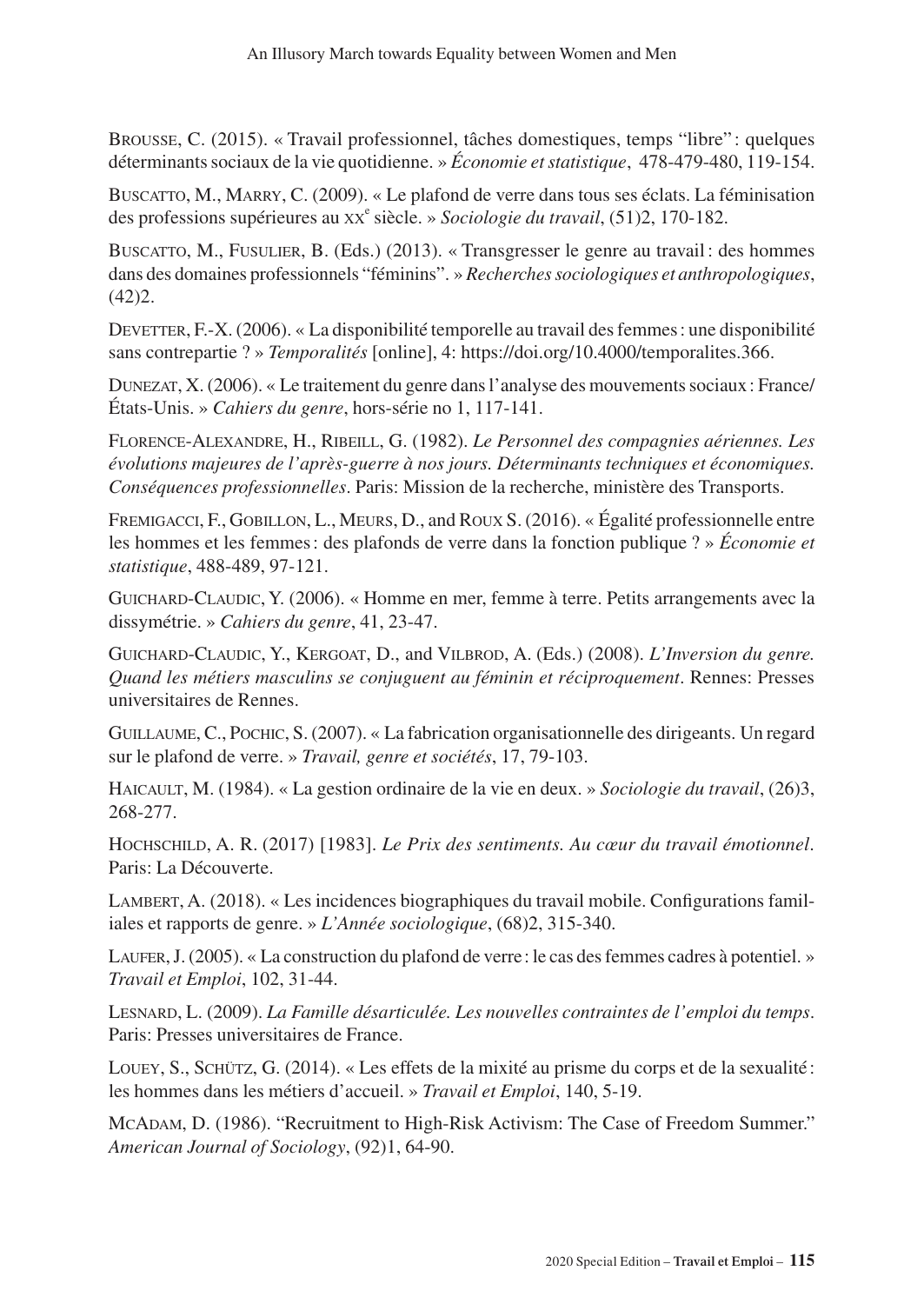McAdam, D. (2012). *Freedom Summer*. *Luttes pour les droits civiques, Mississipi, 1964*. Marseille: Agone.

Marry, C. (2004). *Les Femmes ingénieurs. Une révolution respectueuse*. Paris: Belin.

Marry, C., Bereni, L., Jacquemart, A., Pochic, S., and Revillard, A. (2017). *Le Plafond de verre et l'État. La construction des inégalités de genre dans la fonction publique*. Malakoff: Armand Colin.

Marry, C., Jacquemard, A., Pochic, S., Bereni, L., and Revillard, A. (2015). « Le genre des administrations. La fabrication des inégalités de carrière entre hommes et femmes dans la haute fonction publique. » *Revue française d'administration publique*, 153, 45-68.

Mills, A. J., Tancred, P. (1992). *Gendering Organizational Analysis*. Newbury Park: Sage Publications.

Pailhé, A., Solaz, A. (Eds.) (2009). *Entre famille et travail. Des arrangements de couples aux pratiques des employeurs*. Paris: La Découverte.

Pochic, S., Peyrin, A., and Guillaume, C. (2011). « Le plafond de verre : d'une vision statique à une vision dynamique des inégalités de carrière dans les organisations. » In A. Degenne, C. Marry, S. Moulin, and Y. Grelet (Eds.). *Les Catégories sociales et leurs frontières* (pp. 209- 239). Laval: Presses de l'université de Laval.

Rodrigues, A.-C. (2010). *Des femmes conductrices de poids lourds. Parcours de vie et rapport au métier d'une portion croissante de la main-d'œuvre dans un métier en mutation*. (Thèse de doctorat de sociologie, Université Paris-Est).

Schütz, G. (2012). « Mobiliser par l'affect: contraintes et ressources de l'encadrement intermédiaire de prestations de services peu qualifiés. » *Sociologie du travail*, (54)1, 70-91.

Siméant, J. (2001). « Entrer, rester en humanitaire, des fondateurs de MSF, aux membres actuels des ONG médicales françaises. » *Revue française de science politique*, (51)1-2, 47-72.

Thompson, E. P. (2004). *Temps, discipline du travail et capitalisme industriel*. Paris: La Fabrique.

Villaume, S., Virot, P. (2016). « Travail à temps complet et jeunes enfants: comment font les couples pour tout concilier ? » *Études et résultats*, no 981.

Williams, C. L. (1992). "The Glass Escalator: Hidden Advantages for Men in the 'Female' Professions." *Social Problems*, (39)3, 253-267.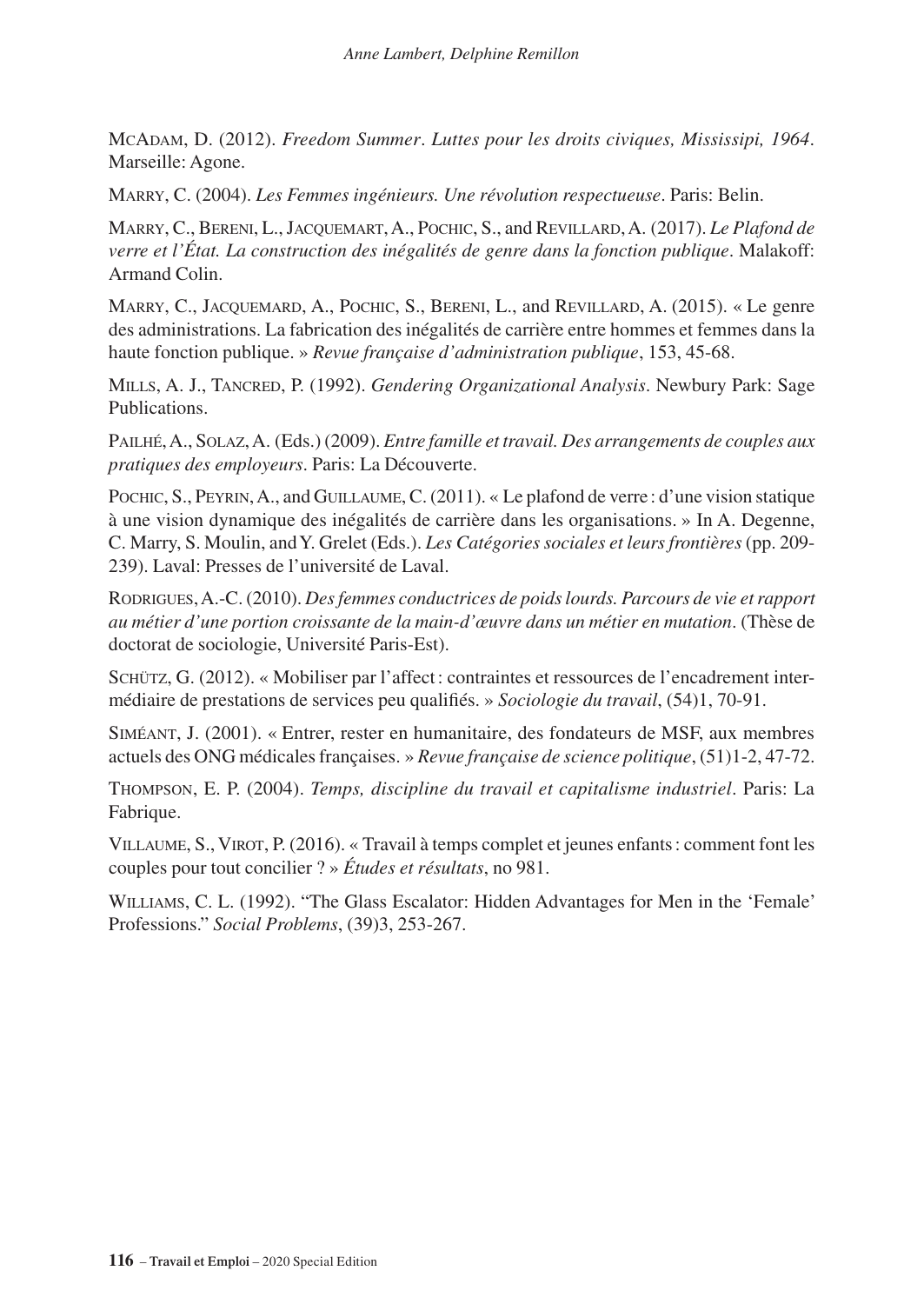### **Appendix**



#### Figure A1 – **Frequency of Exits and Age at Exit by Reason for Leaving the Company for Men and Women**

|                            | Men | Women |
|----------------------------|-----|-------|
| Exit motives $(\% )$       |     |       |
| Resignation                | 10  | 18    |
| Redundancy                 | 16  | 16    |
| Voluntary redundancy plans | 19  | 17    |
| Reclassification           | 0.5 |       |
| Retirement                 | 54  | 47    |
| All motives                | 100 | 100   |
| Median age at exit         | 53  | 50    |
| Average age at exit        | 50  | 47    |
|                            |     |       |

*Interpretation*: Between 1998 and 2015, 1,800 men and 3,200 women quit their jobs as CCMs (excluding end of fixed-term contracts and deaths). The average age of women on exiting was 47, and for men was 50. The age of exit was lower for resignations than for redundancy. For resignations, the average age of leaving for women was slightly lower than for men (respectively 34 and 35). *Field*: Exiting the CCM profession, except for "death" and end of fixed-term contract, between 1998 and 2015. *Source*: Company personnel records (authors' calculations).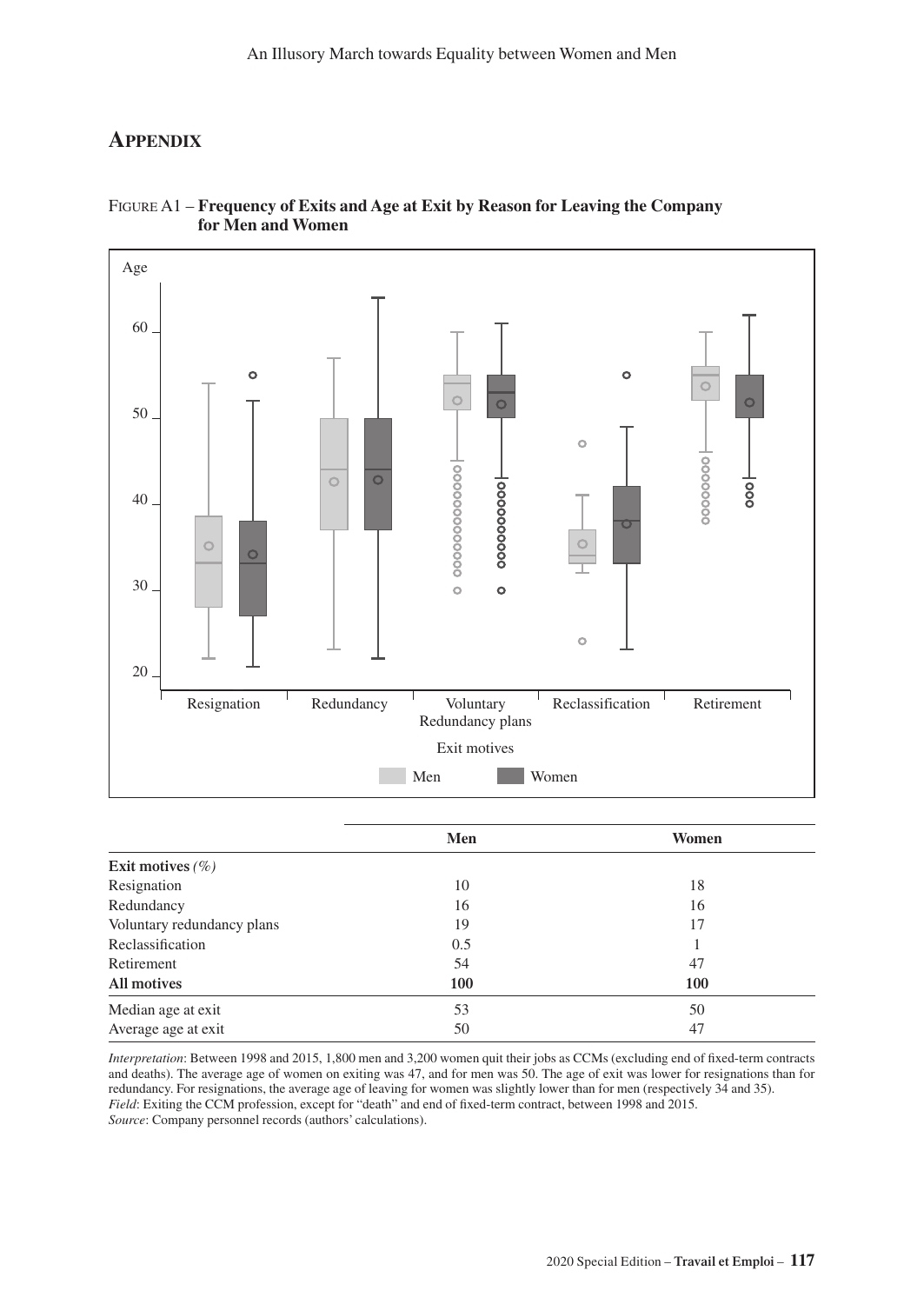

Figure A2 – **Length of Time to First Promotion by Gender and Number of Children (Actuarial Method)**



*Note*: To make the graphs more readable, the scale here starts at 0.7 and not at 0.

*Field*: Cohort of entrants as CCMs in the company (on fixed-term contracts [CDD] or CDD that are tenured) from 1998 to 2001. *Source*: Company personnel records (authors' calculations).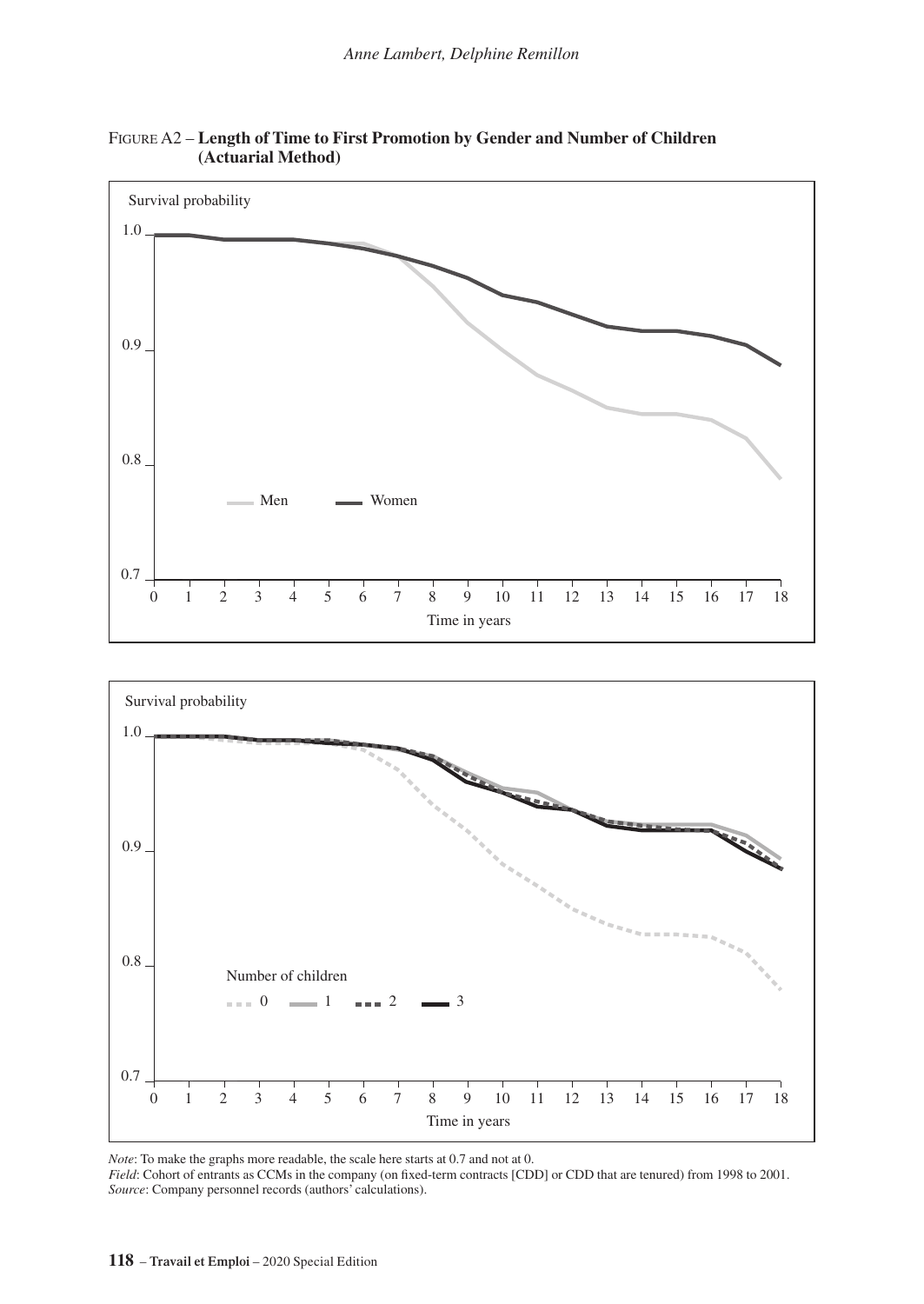



**Women**



*Note*: To make the graphs more readable, the scale here starts at 0.7 and not at 0.

*Field*: Cohort of entrants as CCMs in the company (on fixed-term contracts [CDD] or CDD that are tenured) from 1998 to 2001. *Source*: Company personnel records (and authors' calculations).